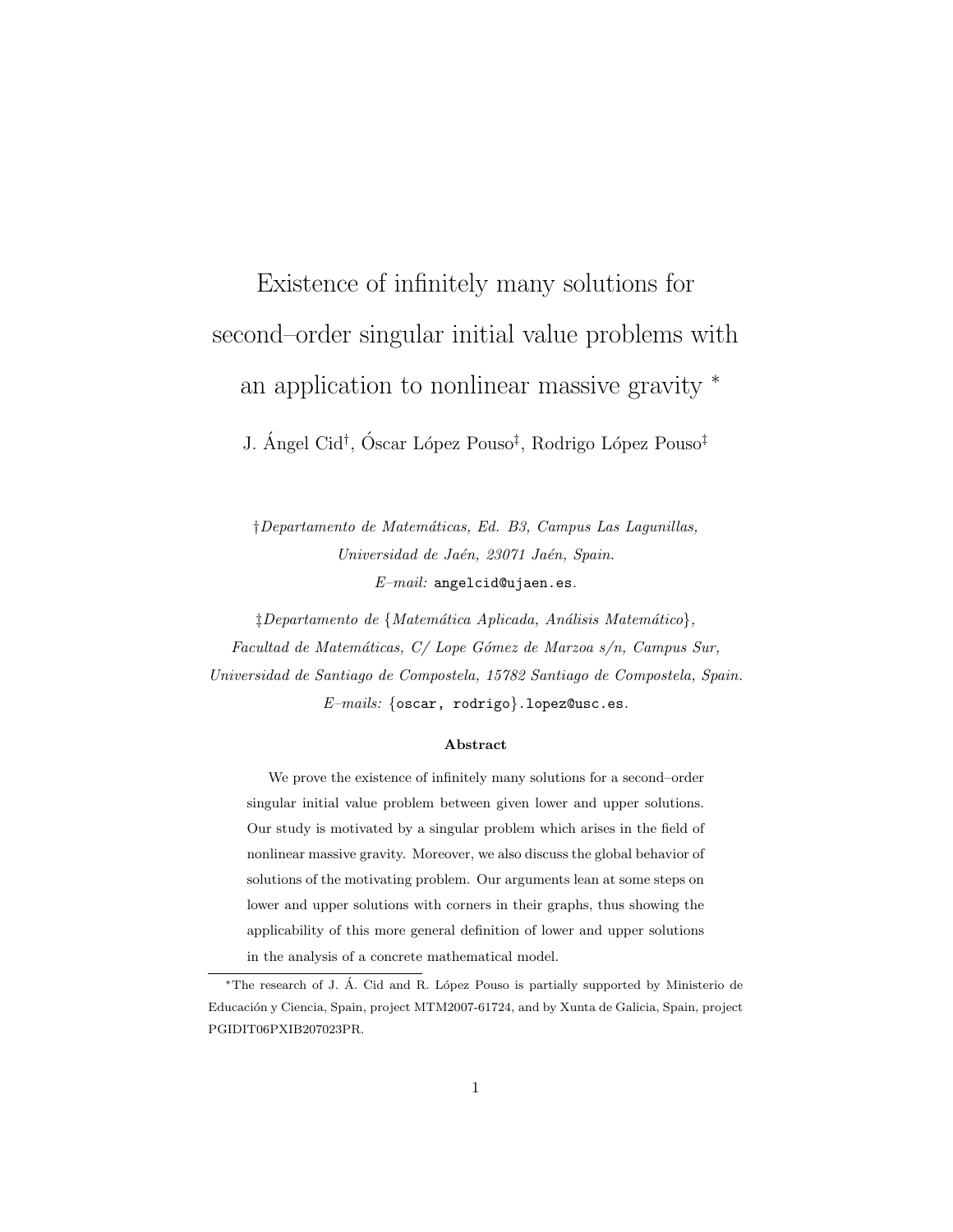Keywords. Singular differential equation; second–order initial value problem; nonlinear massive gravity.

MSC2010. 34A12, 34A40, 83C99.

### 1 Introduction

Physical models in which the laws of General Relativity change at cosmological distances (infrared–modified gravity) have been recently proposed in order to explain the observed accelerated expansion of the Universe. One simple possibility to get an infrared–modified gravity is to assume a non–zero mass for the graviton, bringing about the so–called massive gravity theories described, for instance, in the survey [\[23\]](#page-22-0).

Babichev, Deffayet and Ziour study in [\[7,](#page-21-0) section 4] static spherically symmetric solutions in the associated decoupling limit of nonlinear Pauli–Fierz theories, the simplest massive gravity models. In that context the mathematical questions of existence and multiplicity of positive solutions for the following problem arise:

<span id="page-1-0"></span>
$$
y'' = \frac{\sqrt[3]{y}}{4\sqrt[3]{x^8}} - \frac{1}{6\sqrt[3]{x^5y}} \quad (x > 0), \quad y(0) = y'(0) = 0.
$$
 (1.1)

Problem [\(1.1\)](#page-1-0) corresponds to equations (4.25) and (4.26) in [\[7\]](#page-21-0) with the AGS potential  $(s = +1)$ , see the discussion in [\[7,](#page-21-0) page 33].

In this paper we present a general result on existence of infinitely many positive solutions for second–order singular initial value problems which, in particular, guarantees the existence of infinitely many positive solutions to Problem [\(1.1\)](#page-1-0). Moreover, we show that some of these solutions are defined on  $[0, +\infty)$ and some of them are not, and we give some additional information about the set of solutions.

It is remarkable that, in agreement with our results, Jean Ecalle, employing ´ the resurgence theory, provided<sup>[1](#page-1-1)</sup> the authors of  $[7]$  with an unpublished proof of the existence of infinitely many solutions to the Problem [\(1.1\)](#page-1-0).

<span id="page-1-1"></span><sup>1</sup>Personal communication of Cedric Deffayet.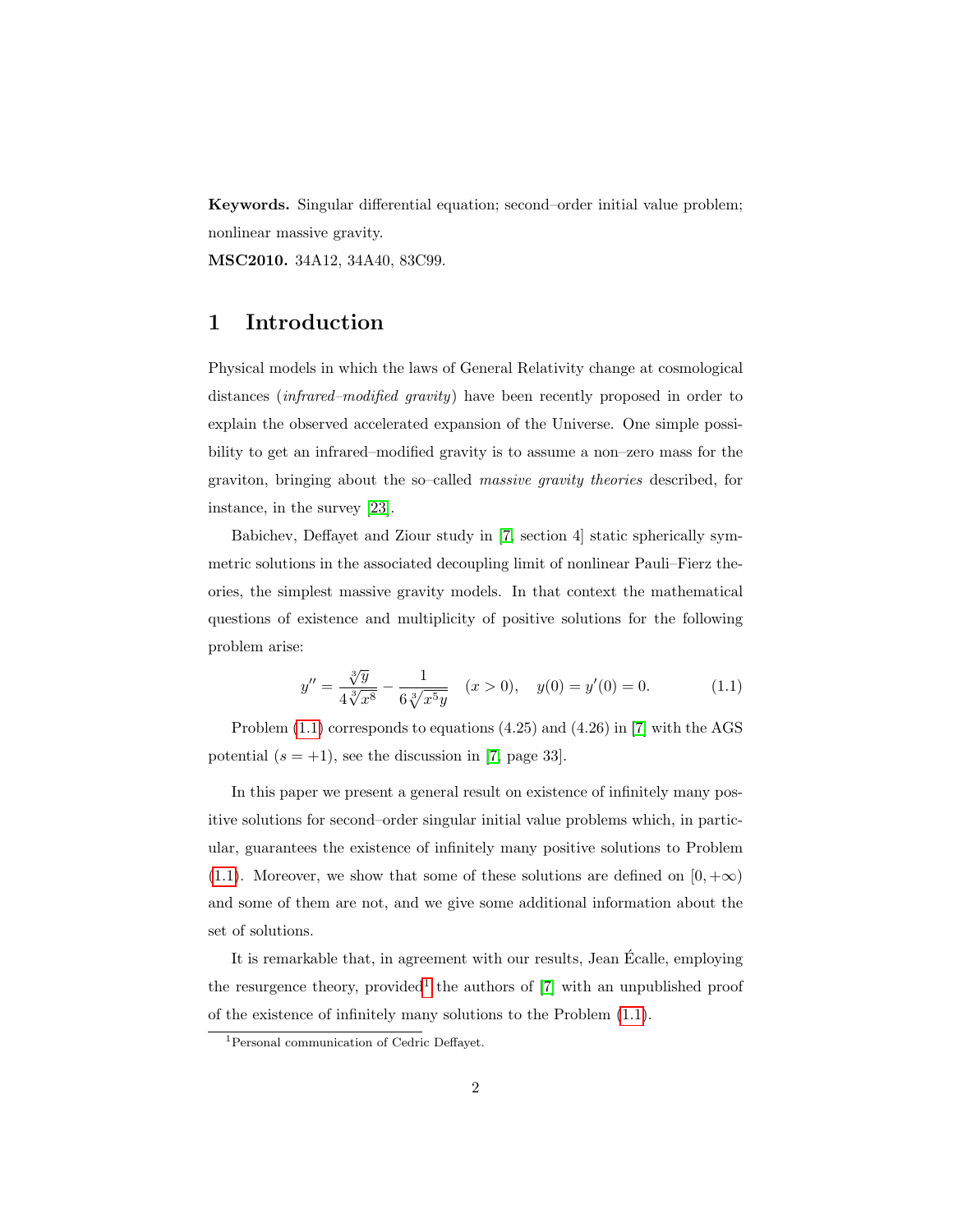From all the characteristics of this paper, we single out the following four, which we judge of interest:

- First, our general theorem (Theorem [2.2\)](#page-5-0) is based on a well–known classic result on ordinary differential equations, thus it is easily understandable for a broad part of the mathematical scientific community.
- Second, Theorem [2.2](#page-5-0) seems to fill a gap in the existing literature on singular initial value problems, since, as far as the authors are aware, it is the first one which ensures infinitely many solutions between a pair of lower and upper solutions, and it is also the first one which allows non–integrable singularities around  $x = 0$ .
- Third, we give some supplementary information about the solutions of Problem [\(1.1\)](#page-1-0), studying in particular their continuability up to  $+\infty$  and their localization near  $x = 0$ .
- Fourth, lower and upper solutions with corners in their graphs naturally arise in our study of the solutions of Problem [\(1.1\)](#page-1-0) in Section 3. We can quote many references in connection with non–differentiable lower and upper solutions for second–order differential equations, see [\[1,](#page-20-0) [9,](#page-21-1) [12,](#page-21-2) [13,](#page-21-3) [15,](#page-21-4) [16,](#page-21-5) [17,](#page-22-1) [21,](#page-22-2) [22\]](#page-22-3), but examples of their applicability in the study of mathematical models were demanding.

Note that the right–hand side of the differential equation in [\(1.1\)](#page-1-0) exhibits singularities not only in  $y = 0$  but also in  $x = 0$ , and therefore it immediately falls outside the scope of most existence results, such as [\[3,](#page-20-1) Theorem 2.1], [\[4,](#page-20-2) Section 2.3], [\[5,](#page-20-3) Theorem 2.2], [\[25,](#page-22-4) Theorem 3.4] (furthermore, only positive right–hand sides are considered in these references, which is not the case in  $(1.1)$  either) or [\[6\]](#page-20-4). On the other hand, there seems to be very few existence results which allow singularities both in  $x = 0$  and  $y = 0$ , and the ones we know do not apply because they rely to some extent on integrability with respect to x around 0, so they do not apply for Problem  $(1.1)$ . Note, for instance, that the right–hand side of the differential equation in [\(1.1\)](#page-1-0) does not satisfy condition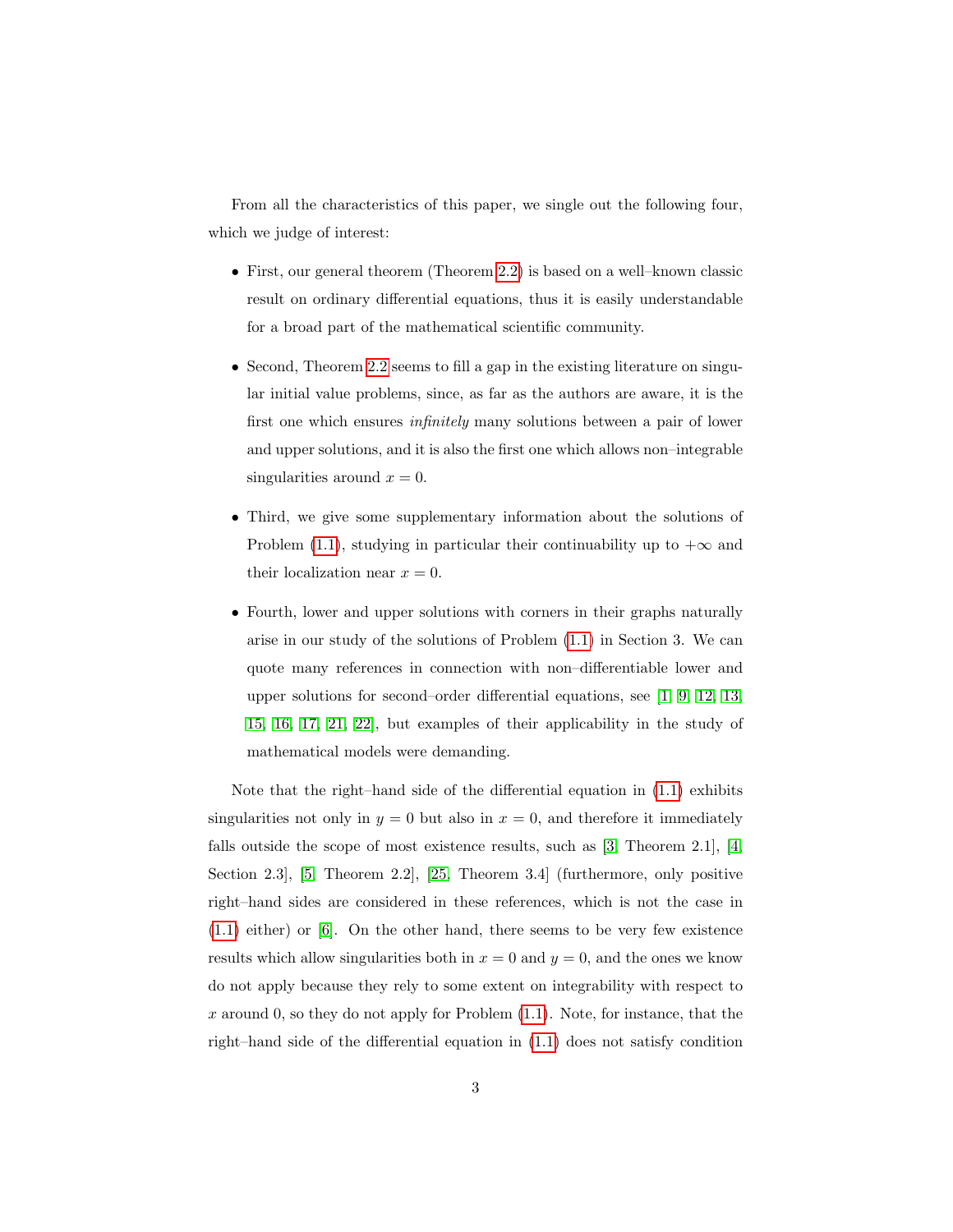(2.14) in [\[2,](#page-20-5) Corollary 2], as the corresponding integral diverges near 0 for any  $c > 0$ , and it does not satisfy the condition (f0) on page 521 of [\[10\]](#page-21-6) either.

The main result in this article on existence of positive solutions for singular problems uses lower and upper solutions. Remarkably, we construct successive approximations to singular Cauchy problems by solving non–singular Dirichlet problems.

We organize this paper as follows: first (Section 2), we introduce our definitions of lower and upper solutions and we state and prove our main results for second–order initial value problems in general; then (Section 3) we restrict our attention to the particular case of Problem [\(1.1\)](#page-1-0), and we use the results in Section 2 to deduce the existence of infinitely many solutions for  $(1.1)$ , to give some information about their domains and their localization between explicitly given lower and upper solutions, and to study the set of solutions.

### 2 Theoretical results

Let  $L > 0$  be fixed and consider the nonlocal initial value problem

<span id="page-3-0"></span>
$$
y'' = f(x, y) \text{ for all } x \in I = (0, L], \quad y(0) = 0, \ y'(0) = y_1 \ge 0,
$$
 (2.2)

where  $f: I \times (0, +\infty) \to \mathbb{R}$  is continuous. We look for solutions which are continuous on  $\overline{I} = [0, T]$ , differentiable on  $[0, L)$ , and twice continuously differentiable on  $(0, L)$ .

We follow De Coster and Habets [\[8\]](#page-21-7) and we introduce the following definition.

<span id="page-3-1"></span>DEFINITION 2.1 A lower solution of [\(2.2\)](#page-3-0) is a function  $\alpha \in \mathcal{C}(\overline{I})$ ,  $\alpha > 0$  on I, such that

(a1) for any  $x_0 \in (0,L)$ , either  $\alpha'_{-}(x_0) < \alpha'_{+}(x_0)$ , or there exists an open interval  $I_0 \subset (0,L)$  such that  $x_0 \in I_0$ ,  $\alpha \in C^2(I_0)$  and, for all  $x \in I_0$ ,

$$
\alpha''(x) \ge f(x, \alpha(x));
$$

(a2)  $\alpha(0) = 0$  and there exists  $\alpha'(0) = y_1$ .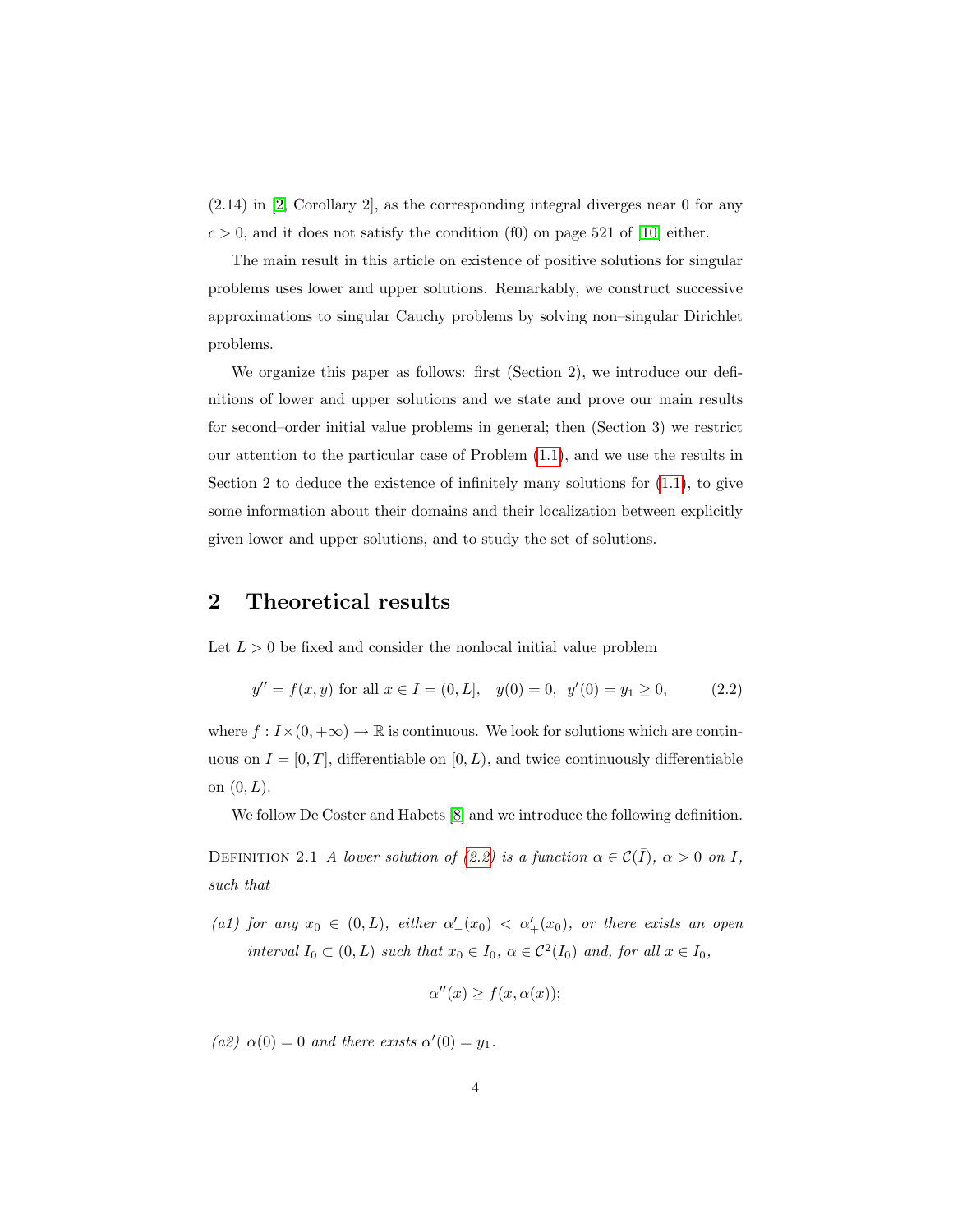An upper solution of [\(2.2\)](#page-3-0) is a function  $\beta \in \mathcal{C}(\overline{I}), \beta > 0$  on I, such that

(b1) for any  $x_0 \in (0,L)$ , either  $\beta'_{-}(x_0) > \beta'_{+}(x_0)$ , or there exists an open interval  $I_0 \subset (0,L)$  such that  $x_0 \in I_0$ ,  $\beta \in C^2(I_0)$  and, for all  $x \in I_0$ ,

$$
\beta''(x) \le f(x, \beta(x));
$$

(b2)  $\beta(0) = 0$  and there exists  $\beta'(0) = y_1$ .

Finally, a solution of  $(2.2)$  is a function which is both a lower and an upper solution.

REMARK [2.1](#page-3-1) An important particular case of Definition 2.1 is that of lower and upper solutions in the classical sense, which belong to  $\mathcal{C}^2(0,L)$  and satisfy the corresponding differential inequalities on the whole of  $(0, L)$ .

Notice that Definition [2.1](#page-3-1) allows lower (upper) solutions to have a number of downwards (upwards) corners in their graphs. Classical lower and upper solutions are not satisfactory in this paper, as certain lower and upper solutions with corners are involved in our arguments in Section 3.

According to [\[8\]](#page-21-7), non–differentiable lower and upper solutions for second– order equations were considered first by Picard [\[20\]](#page-22-5), and later rediscovered by Nagumo [\[19\]](#page-22-6). We can quote many more recent references featuring lower and upper solutions with corners in their graphs, but probably the definitions introduced by De Coster and Habets in [\[8\]](#page-21-7) best balance generality and simplicity. Definition [2.1](#page-3-1) is even simpler, and it suffices for the purposes in this paper.

We will need the following result, which goes back to Scorza Dragoni [\[24\]](#page-22-7) and Nagumo [\[18\]](#page-22-8) when classical lower and upper solutions are considered, about the existence of solution for a regular Dirichlet boundary value problem between well–ordered lower and upper solutions, see [\[8,](#page-21-7) Theorem 1.3].

<span id="page-4-0"></span>THEOREM 2.1 Let  $\alpha, \beta \in \mathcal{C}([a, b])$  be such that  $\alpha \leq \beta$  on  $[a, b]$  and consider the compact set  $E = \{(x, y) : a \le x \le b, \alpha(x) \le y \le \beta(x)\}.$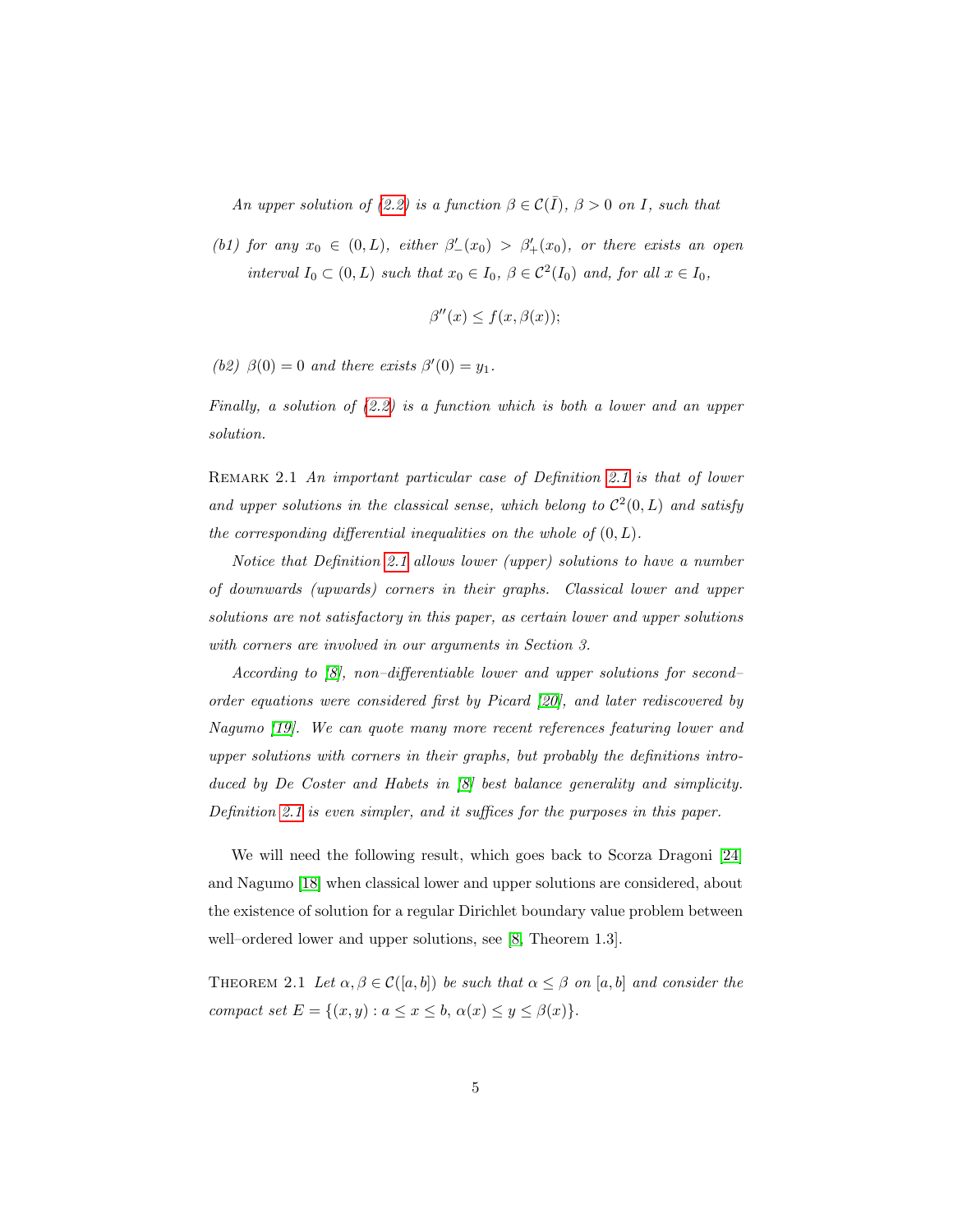If  $f : E \longrightarrow \mathbb{R}$  is continuous and  $\alpha$  and  $\beta$  satisfy, respectively, (a1) and (b1) in Definition [2.1](#page-3-1) with  $(0, L)$  replaced by  $(a, b)$ , then for each  $y_a \in [\alpha(a), \beta(a)]$ and each  $y_b \in [\alpha(b), \beta(b)]$  the Dirichlet problem

 $y''(x) = f(x, y(x))$  for all  $x \in (a, b)$ ,  $y(a) = y_a$ ,  $y(b) = y_b$ ,

has a solution  $y \in C^2([a, b])$  such that  $\alpha(x) \leq y(x) \leq \beta(x)$  for all  $x \in [a, b]$ .

Next we present our main result on existence of solutions to Problem [\(2.2\)](#page-3-0):

<span id="page-5-0"></span>THEOREM 2.2 Let  $\alpha$  and  $\beta$  be, respectively, a lower and an upper solution of Problem [\(2.2\)](#page-3-0).

If  $\alpha(x) \leq \beta(x)$  for all  $x \in \overline{I}$ , then for each  $y_L \in [\alpha(L), \beta(L)]$  the Problem [\(2.2\)](#page-3-0) has a solution such that  $y(L) = y_L$  and  $\alpha(x) \le y(x) \le \beta(x)$  for all  $x \in \overline{I}$ .

**Proof.** Let  $y_L \in [\alpha(L), \beta(L)]$  be fixed. For each  $n \in \mathbb{N}$ ,  $n \geq 2$ , we consider the Dirichlet problem

<span id="page-5-1"></span>
$$
y''(x) = f(x, y)
$$
 for all  $x \in (L/n, L)$ ,  $y(L/n) = \alpha(L/n)$ ,  $y(L) = y_L$ , (2.3)

for which the restricted functions  $\alpha_{|[L/n,L]}$  and  $\beta_{|[L/n,L]}$  are a pair of well–ordered lower and upper solutions in the sense of Theorem [2.1.](#page-4-0)

Note that Problem [\(2.3\)](#page-5-1) is not singular between  $\alpha_{|[L/n,L]}$  and  $\beta_{|[L/n,L]}$ , so Theorem [2.1](#page-4-0) guarantees that [\(2.3\)](#page-5-1) has a solution  $\tilde{y}_n : [L/n, L] \to \mathbb{R}$  between  $\alpha_{|[L/n,L]}$  and  $\beta_{|[L/n,L]}$ . Finally, we define a continuous function  $y_n: \bar{I} \to \mathbb{R}$  as follows:

$$
y_n = \alpha
$$
 on  $[0, L/n]$ , and  $y_n = \tilde{y}_n$  on  $[L/n, L]$ .

The definition implies that the sequence  $\{y_n\}_{n\in\mathbb{N}}$  is uniformly bounded on  $\overline{I}$ . Next we show that the sequence is uniformly equicontinuous on  $\overline{I}$ . To do so, let  $\varepsilon > 0$  be fixed and let  $L_{\varepsilon} \in (0, L/2)$  be so small that

<span id="page-5-3"></span><span id="page-5-2"></span>
$$
0 < \beta(z) < \varepsilon/4 \quad \text{for all } z \in (0, L_{\varepsilon}].\tag{2.4}
$$

Take  $n_1 \in \mathbb{N}$ ,  $n_1 \geq 2$ , such that  $L/n < L_{\varepsilon}$  whenever  $n > n_1$  and let  $\delta_1 > 0$ be such that for all  $x_1, x_2 \in [0, L]$  the relation  $|x_1 - x_2| < \delta_1$  implies

$$
|y_n(x_1) - y_n(x_2)| < \varepsilon/2 \quad \text{for all } n \in \{2, 3, \dots, n_1\}. \tag{2.5}
$$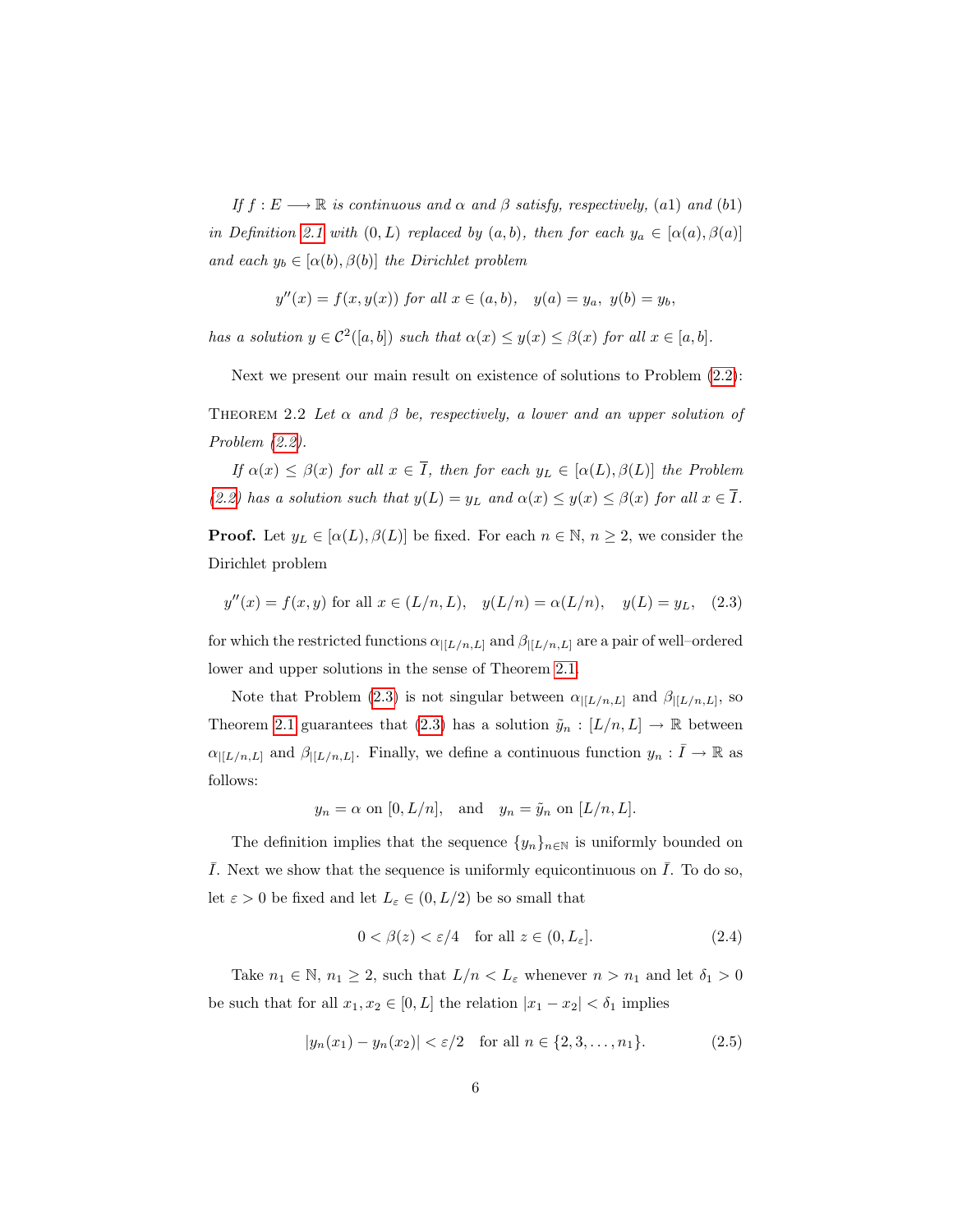Now for  $n \in \mathbb{N}$ ,  $n > n_1$ , and for all  $x \in [L_{\varepsilon}, L]$  we have

<span id="page-6-0"></span>
$$
|y_n''(x)| = |\tilde{y}_n''(x)| = |f(x, y_n(x))| \le \max_{(s,z)\in K} |f(s,z)|,\tag{2.6}
$$

where  $K = \{(s, z) \in [L_{\varepsilon}, L] \times (0, +\infty) : \alpha(s) \leq z \leq \beta(s)\}\$ is compact. By the mean value theorem, there exists  $\xi_n \in (L_{\varepsilon}, L)$  such that

$$
|y_n'(\xi_n)| = \left|\frac{y_L - y_n(L_{\varepsilon})}{L - L_{\varepsilon}}\right| \le \frac{2 \max_{0 \le x \le L} \beta(x)}{L/2} = \frac{4}{L} \max_{0 \le x \le L} \beta(x),
$$

which, together with [\(2.6\)](#page-6-0), implies that  $\{y'_n : n > n_1\}$  is uniformly bounded on  $[L_{\varepsilon}, L]$ . Therefore, there exists  $\delta_2 > 0$  such that for all  $x_1, x_2 \in [L_{\varepsilon}, L]$  the condition  $|x_1 - x_2| < \delta_2$  implies that

<span id="page-6-2"></span><span id="page-6-1"></span>
$$
|y_n(x_1) - y_n(x_2)| < \varepsilon/2 \quad \text{for all } n \in \mathbb{N}, n > n_1. \tag{2.7}
$$

Finally, we prove that for  $\delta = \min{\{\delta_1, \delta_2\}}$  we have

$$
x_1, x_2 \in \overline{I}, \ |x_1 - x_2| < \delta \ \Rightarrow \ |y_n(x_1) - y_n(x_2)| < \varepsilon \quad \text{for all } n \in \mathbb{N}, \ n \ge 2. \tag{2.8}
$$

To prove that [\(2.8\)](#page-6-1) holds we distinguish three cases:

Case 1:  $x_1, x_2 \in [0, L_{\varepsilon}]$ . For all  $n \in \mathbb{N}$ ,  $n \ge 2$ , the triangle inequality and [\(2.4\)](#page-5-2) yield

$$
|y_n(x_1) - y_n(x_2)| < \beta(x_1) + \beta(x_2) < \varepsilon/2 < \varepsilon.
$$

Case 2:  $x_1, x_2 \in [L_{\varepsilon}, L]$ . In this case [\(2.8\)](#page-6-1) is guaranteed by virtue of [\(2.7\)](#page-6-2) for  $n > n_1$ , and by  $(2.5)$  for  $n \in \{2, 3, ..., n_1\}$ .

Case 3:  $x_1 < L_{\varepsilon} < x_2$ . This can be reduced to the previous cases, as for all  $n \in \mathbb{N}, n \geq 2$ , we have

$$
|y_n(x_1) - y_n(x_2)| \le |y_n(x_1) - y_n(L_{\varepsilon})| + |y_n(L_{\varepsilon}) - y_n(x_2)| < \varepsilon.
$$

The Ascoli–Arzelá Theorem ensures that  ${y_n}_{n=2}^{\infty}$  has a subsequence, that we denote again by  $\{y_n\}_{n=2}^{\infty}$ , which converges uniformly to some continuous function y on  $\overline{I}$  such that  $y(L) = y_L$ . Obviously,  $\alpha \leq y \leq \beta$  on  $\overline{I}$ , which implies that  $y(0) = 0$  and that there exists  $y'(0) = y_1$ . Standard arguments reveal that y satisfies the differential equation on  $[r, L]$  for all  $r \in (0, L)$ , so y solves  $(2.2)$ .  $\Box$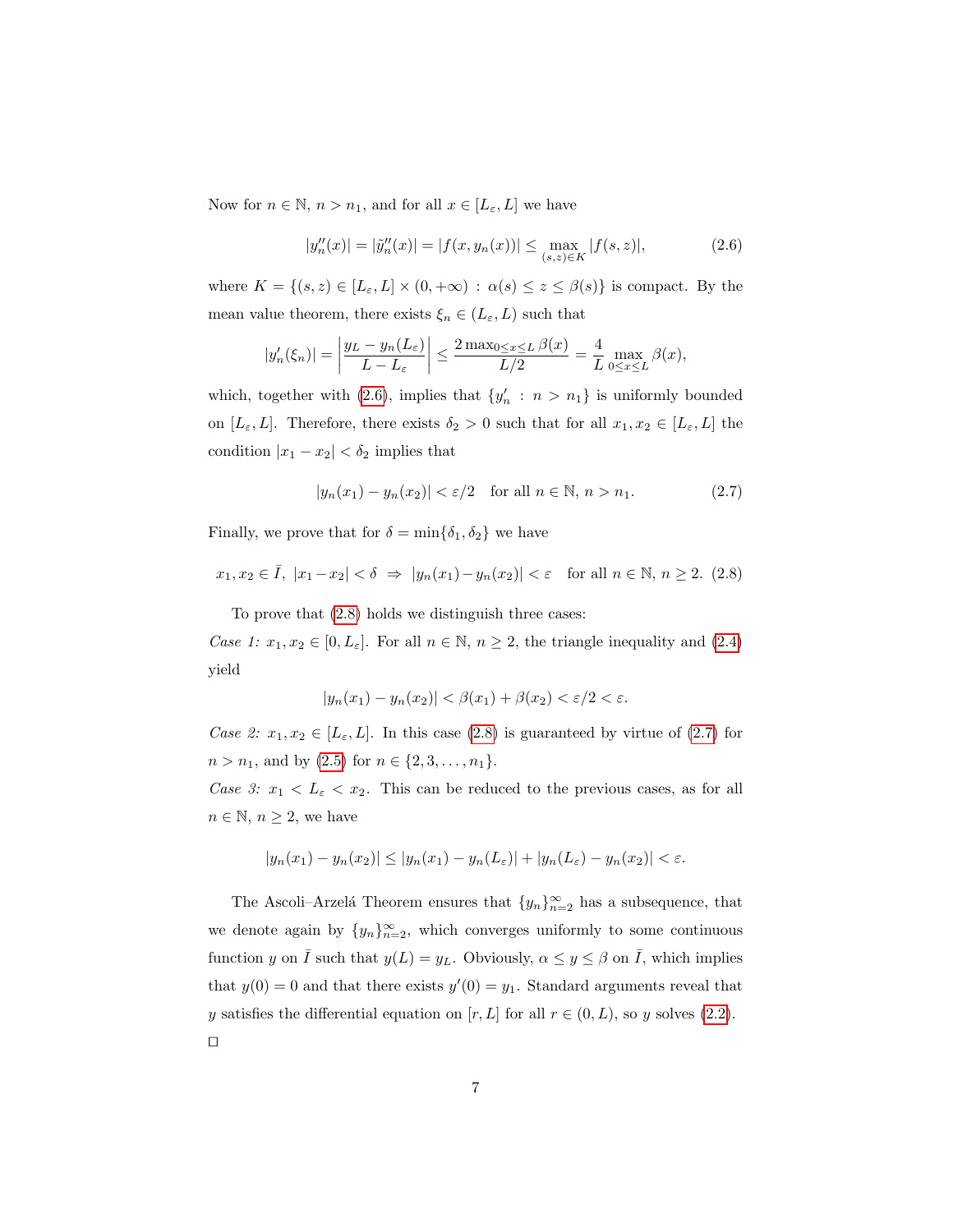REMARK [2.2](#page-5-0) Theorem 2.2 guarantees the existence of infinitely many solutions to Problem [\(2.2\)](#page-3-0) when  $\alpha(\tilde{L}) < \beta(\tilde{L})$  for some  $\tilde{L} \in (0, L]$ .

We also notice that the differential inequalities used in our definitions of lower and upper solutions for Problem [\(2.2\)](#page-3-0) agree with the ones considered in the study of Dirichlet boundary value problems, and which are just the reversed ones to those usually considered in the study of second order initial value problems (see  $(11, 14)$ ). This is due to the fact that we need to ensure the solvability of some regular Dirichlet problems in the proof of Theorem [2.2.](#page-5-0)

According to Definition [2.1,](#page-3-1) solutions might have discontinuous first derivatives at  $x = 0$ . This is not satisfactory for the motivating Problem  $(1.1)$  in its context, because the authors of [\[7\]](#page-21-0) arrived at [\(1.1\)](#page-1-0) after a change of variables in a related problem which consisted, roughly speaking, on turning an asymptotic condition at  $+\infty$  into an initial condition at  $0^+$ . Therefore the interesting point in [\[7\]](#page-21-0) was really to find solutions to Problem [\(1.1\)](#page-1-0) satisfying

$$
\lim_{x \to 0^+} y'(x) = 0,
$$

or, equivalently, to find solutions of  $(1.1)$  which are continuously differentiable on  $[0, L)$ .

<span id="page-7-1"></span>Next corollary provides us with sufficient conditions for filling that gap.

COROLLARY 2.1 In the conditions of Theorem [2.2,](#page-5-0) all solutions to  $(2.2)$  between  $\alpha$  and  $\beta$  are continuously differentiable on  $[0, L)$  provided that

<span id="page-7-0"></span>
$$
either f(x, y) \ge 0 \text{ whenever } \alpha(x) \le y \le \beta(x) \ (x \in I = (0, L]) \tag{2.9}
$$

or 
$$
f(x, y) \le 0
$$
 whenever  $\alpha(x) \le y \le \beta(x)$   $(x \in I = (0, L])$ . (2.10)

**Proof.** Either one of conditions [\(2.9\)](#page-7-0) and [\(2.10\)](#page-7-0) implies that solutions  $y =$  $y(x)$  of [\(2.2\)](#page-3-0) between  $\alpha$  and  $\beta$  have a monotone first derivative, so the limit  $\lim_{x\to 0^+} y'(x) = y'(0^+)$  exists and, by virtue of the Darboux Theorem, it can only be  $y'(0^+) = y'$  $(0).$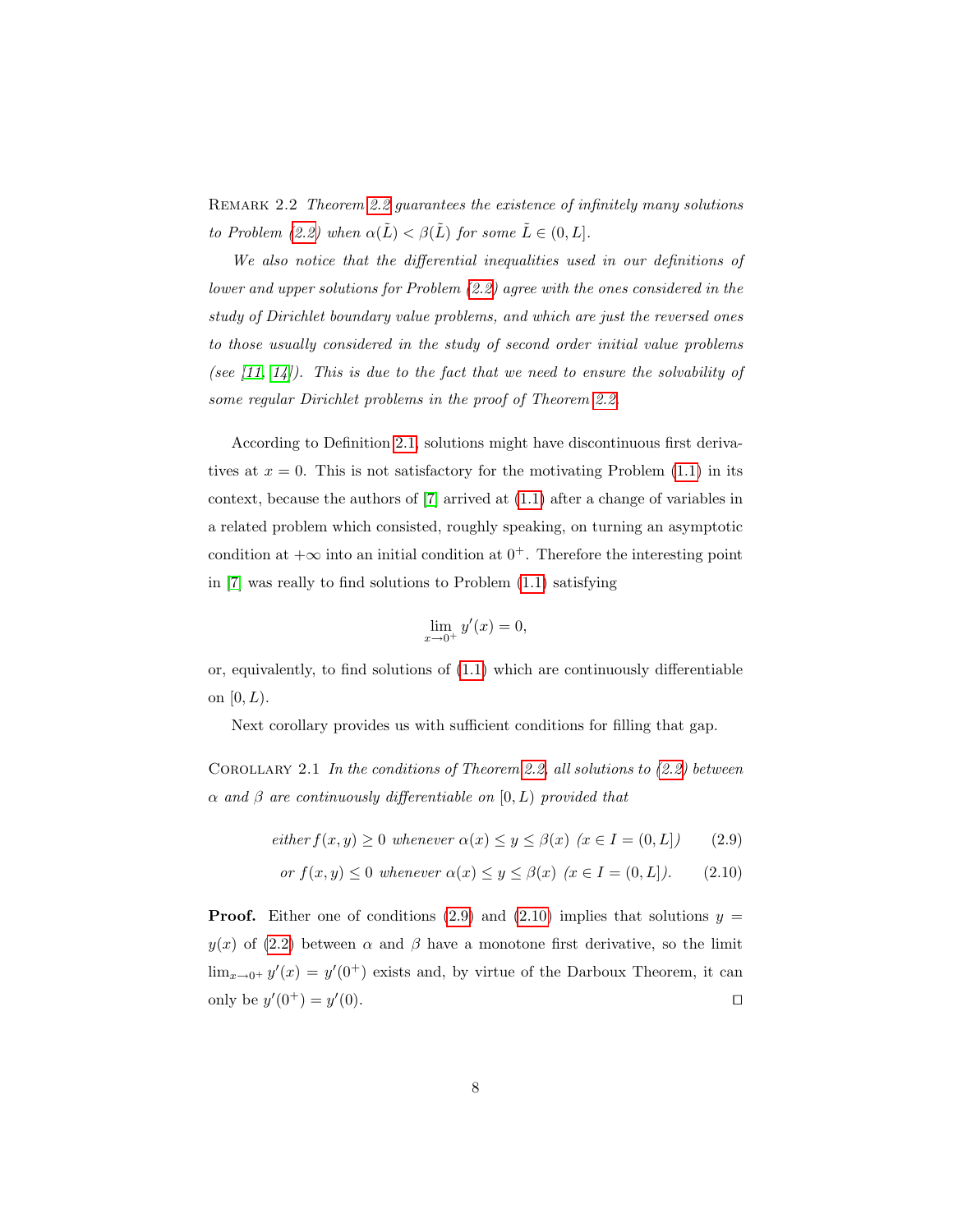### 3 Study of the motivating problem

We focus our attention now on Problem  $(1.1)$ , so we consider Problem  $(2.2)$ with  $y_1 = 0$  and

$$
f(x,y) = \frac{\sqrt[3]{y}}{4\sqrt[3]{x^8}} - \frac{1}{6\sqrt[3]{x^5y}}, \quad (x,y) \in (0, +\infty) \times (0, +\infty).
$$

A useful property of  $f$  is that it is increasing with respect to the  $y$  variable. We will exploit this fact over and over in this section.

# 3.1 Existence of infinitely many solutions via explicit lower and upper solutions

Notice that  $f(x,(2x/3)^{3/2}) = 0$  for all  $x \in (0, +\infty)$ , so  $\alpha(x) = (2x/3)^{3/2}$  is a lower solution to [\(1.1\)](#page-1-0) on [0, + $\infty$ ). On the other hand, one can check that an upper solution for  $x > 0$  near zero is given by  $\beta(x) = x^{3/2}$ . Specifically, we compute for  $x > 0$ 

$$
\beta''(x) = \frac{3}{4\sqrt{x}} < \frac{1}{12x^{13/6}} = f(x, \beta(x)) \text{ if and only if } 0 < x < 3^{-6/5},
$$

and  $3^{-6/5} = 0.26758052058674...$  In particular, Theorem [2.2](#page-5-0) applies on [0, 1/4]. Here and henceforth we replace  $3^{-6/5}$  by 1/4 for simplicity in subsequent computations.

Furthermore,  $f(x, y) \ge f(x, \alpha(x)) = 0$  whenever  $y \ge \alpha(x)$ , so Problem [\(1.1\)](#page-1-0) has infinitely many continuously differentiable solutions between  $\alpha$  and  $\beta$  on  $[0, 1/4]$ , by virtue of Corollary [2.1.](#page-7-1)

To sum up, notice that we have proven the following theorem.

THEOREM 3.1 A lower and an upper solution for Problem  $(1.1)$  on the interval  $[0, 1/4]$  are given, respectively, by

$$
\alpha(x) = (2x/3)^{3/2}
$$
 and  $\beta(x) = x^{3/2}$  for all  $x \in [0, 1/4]$ . (3.11)

Therefore, for each  $s \in [\alpha(1/4), \beta(1/4)] = [0.06804138174397\dots, 0.125]$ Problem [\(1.1\)](#page-1-0) has a continuously differentiable solution  $y : [0, 1/4] \rightarrow \mathbb{R}$  such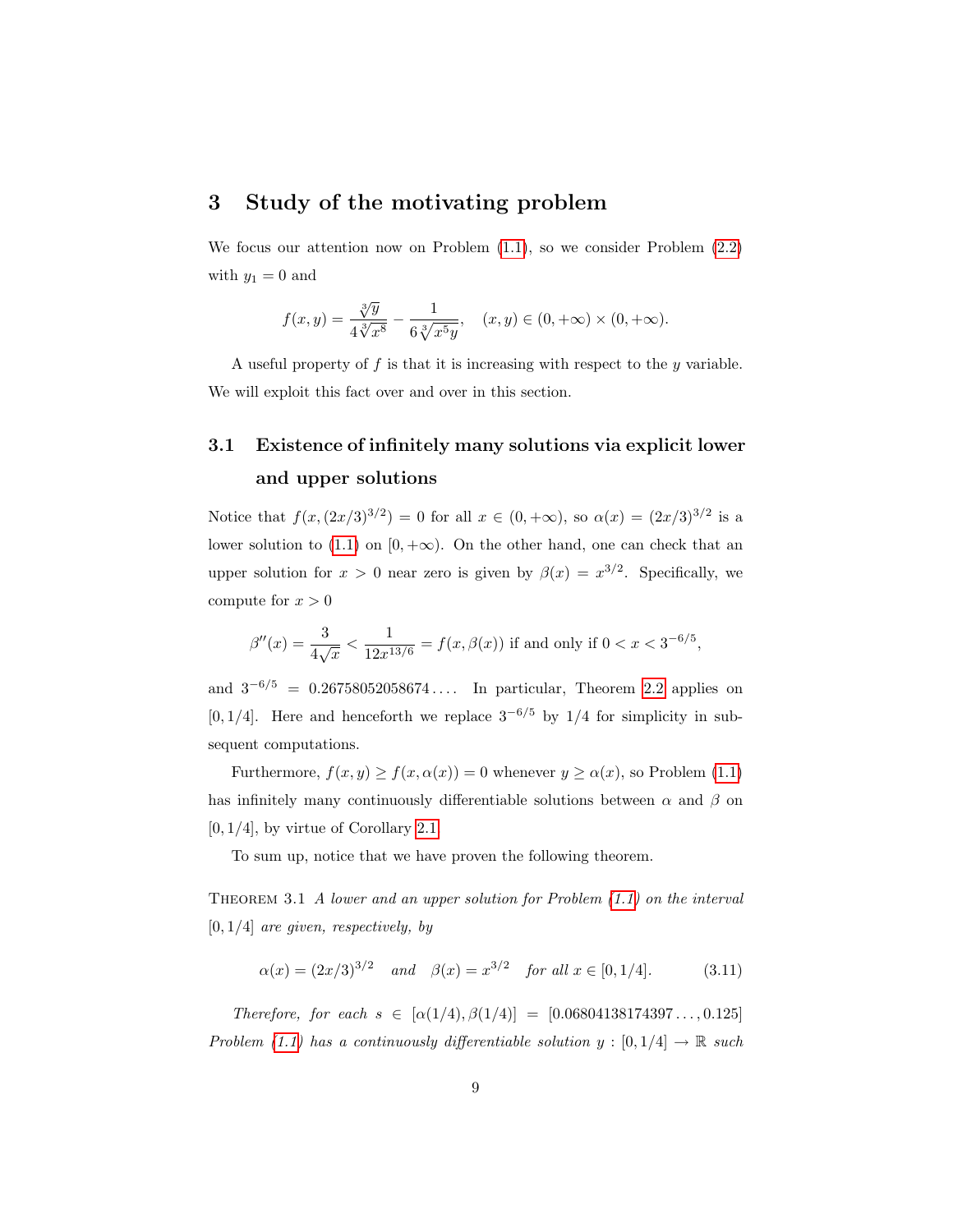that  $y(1/4) = s$  and

$$
(2x/3)^{3/2} \le y(x) \le x^{3/2}
$$
 for all  $x \in [0, 1/4]$ .

# 3.2 Complementary information about the set of solutions of Problem [\(1.1\)](#page-1-0)

We complement the information given in Secton 3.1 by studying the global behavior of solutions to [\(1.1\)](#page-1-0). We define the set of solutions

 $\mathcal{A} = \{y : [0, L_y) \to \mathbb{R} \text{ such that } y \text{ is a noncontinuous solution of } (1.1)\}, (3.12)$  $\mathcal{A} = \{y : [0, L_y) \to \mathbb{R} \text{ such that } y \text{ is a noncontinuous solution of } (1.1)\}, (3.12)$  $\mathcal{A} = \{y : [0, L_y) \to \mathbb{R} \text{ such that } y \text{ is a noncontinuous solution of } (1.1)\}, (3.12)$ where  $L_y > 0$  might be equal to  $+\infty$ .

First we will show that each solution in  $A$  is univocally determined by its intersection with the graph of  $\alpha(x) = (2x/3)^{3/2}$ ,  $x > 0$ . Indeed, we have the following result.

<span id="page-9-0"></span>THEOREM 3.2 The mapping  $\mathcal{T} : \mathcal{A} \longrightarrow (0, \infty)$  defined by

$$
\mathcal{T}y := x \in (0, L_y) \quad \text{if } y(x) = \alpha(x)
$$

is well–defined and bijective.

We will also show that solutions in  $A$  can be divided into two classes, one of them corresponding to solutions of  $(1.1)$  which tend to zero as x tends to some finite  $L_y$  (then defined only up to  $L_y$ ), and another class of globally defined (i.e., defined up to  $+\infty$ ) increasing solutions. More precisely, we have the following theorem which is illustrated in Figure [1.](#page-10-0)

<span id="page-9-1"></span>THEOREM 3.3 There exists  $s_0 > 0$  such that the following assertions hold:

1. If  $y \in A$  and  $Ty = s$  for some  $s \in (0, s_0)$ , then

$$
L_y < +\infty \text{ and } \lim_{x \to L_y^-} y(x) = 0.
$$

2. If  $y \in A$  and  $Ty = s$  for some  $s \geq s_0$ , then

 $L_y = +\infty$  and y is increasing on [0, + $\infty$ ).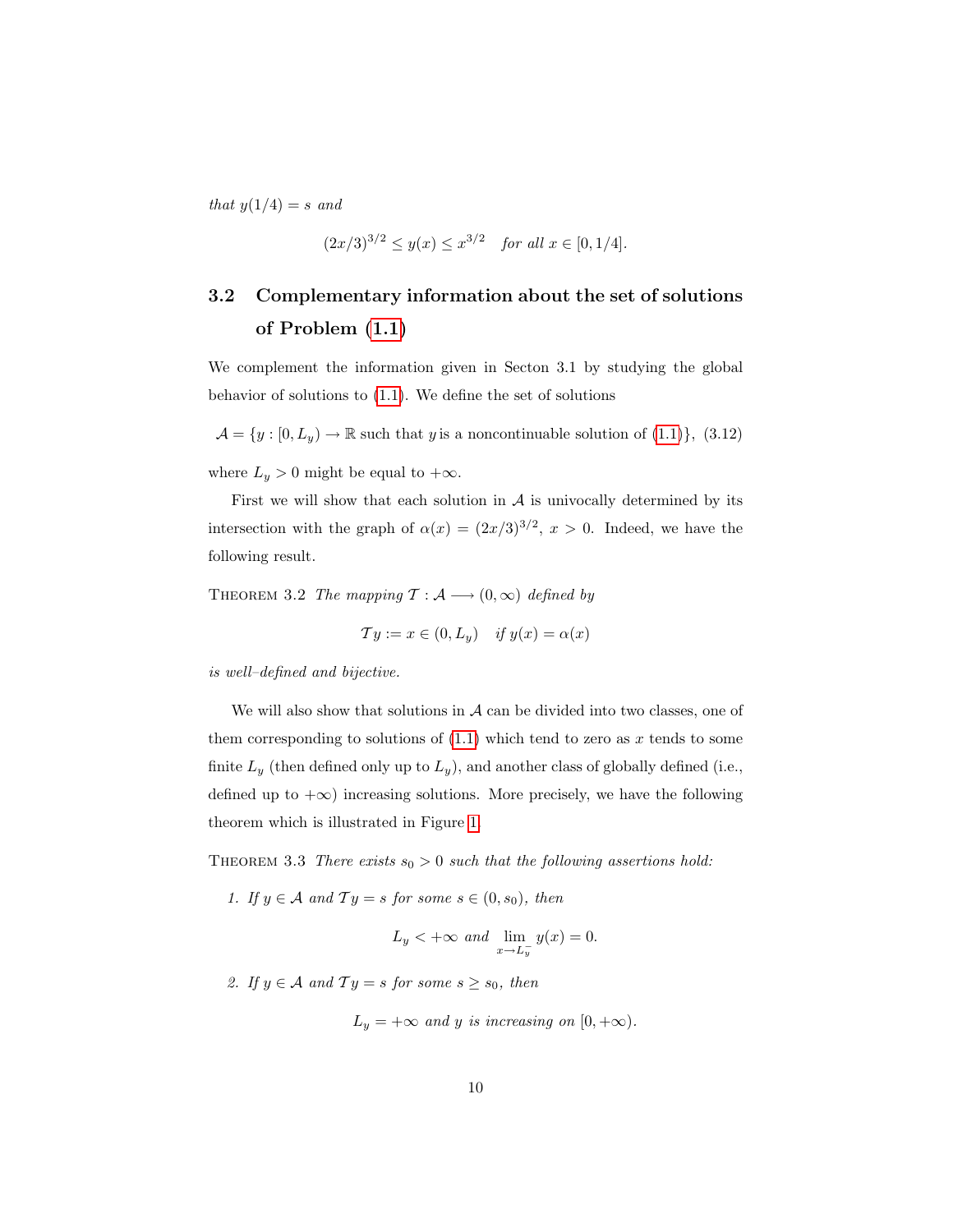

<span id="page-10-0"></span>Figure 1: Some solutions of Problem [\(1.1\)](#page-1-0) and their intersection with  $\alpha$ , which is drawn thicker.

#### 3.2.1 Proof of Theorem [3.2](#page-9-0)

<span id="page-10-1"></span> $\mathcal{T} : \mathcal{A} \to (0,\infty)$  is well-defined. We start with the following lemma:

LEMMA 3.1 Let  $y \in A$ . If there exists  $x_0 \in (0, L_y)$  such that  $y(x_0) = \alpha(x_0)$  and  $y'(x_0) \leq \alpha'(x_0)$  then

$$
y(x) < \alpha'(x_0)(x - x_0) + \alpha(x_0) =: l_{x_0}(x) < \alpha(x) \text{ for all } x \in (x_0, L_y).
$$

**Proof.** Notice that the graph of the function  $l_{x_0}$  defined in the statement is nothing but the tangent to the graph of  $\alpha$  at the point  $(x_0, \alpha(x_0))$ , which is below  $\alpha$  because  $\alpha$  is convex.

The assumptions  $y(x_0) = \alpha(x_0), y'(x_0) \le \alpha'(x_0)$ , and  $y''(x_0) = f(x_0, \alpha(x_0))$  $0 < \alpha''(x_0)$ , imply that  $y < \alpha$  on  $(x_0, x_0 + \delta)$  for some  $\delta > 0$ , and therefore  $y''(x) < 0$  on  $(x_0, x_0 + \delta)$  because f is negative below  $\alpha$ . This implies that  $y(x) < l_{x_0}(x)$  for all  $x \in (x_0, x_0 + \delta)$ .

We use a contradiction argument to prove our lemma: assume that there exists  $x_1 > x_0$  such that

$$
y(x) < l_{x_0}(x)
$$
 for all  $x \in (x_0, x_1)$  and  $y(x_1) = l_{x_0}(x_1)$ .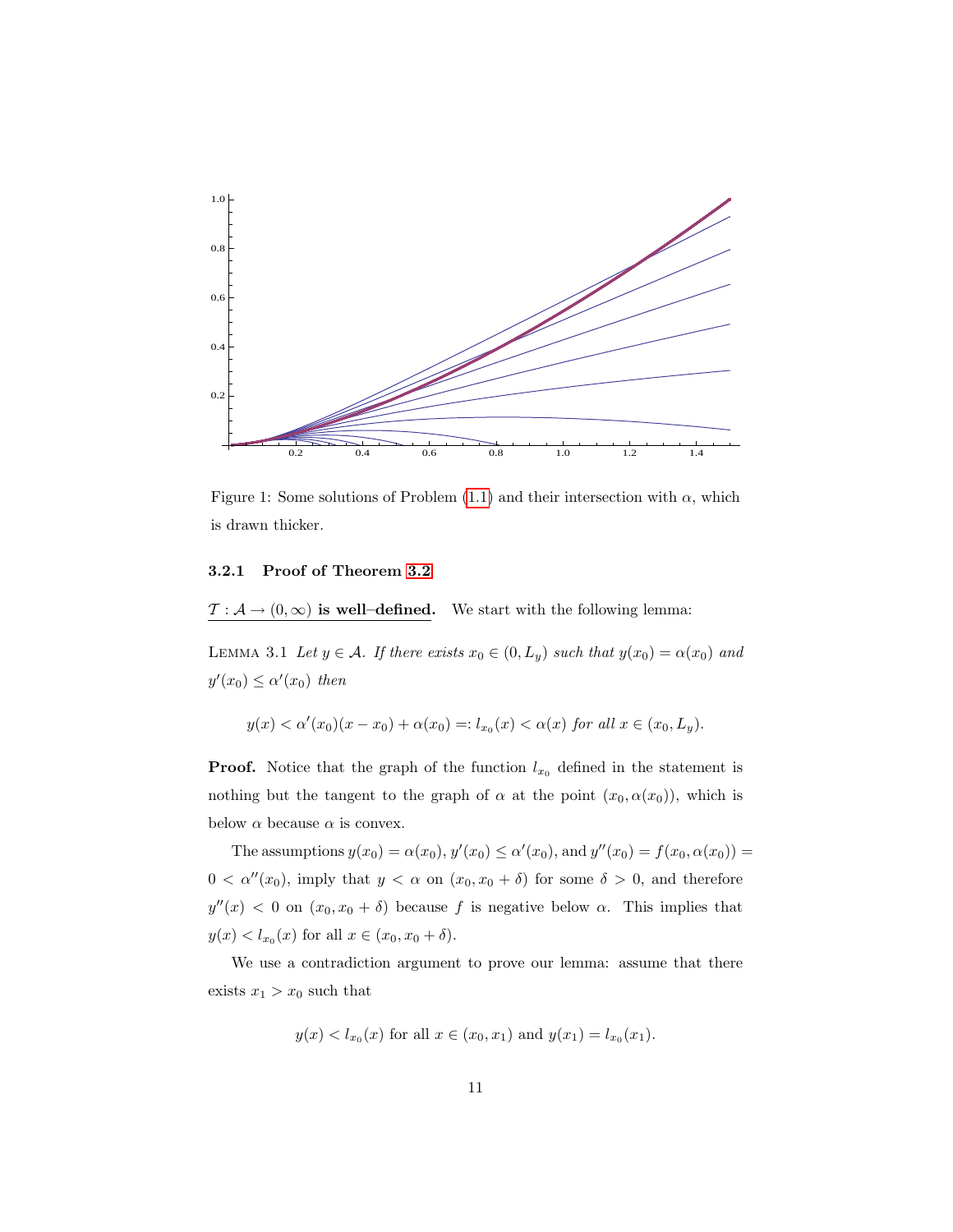Then  $y''(x) < 0$  for all  $x \in (x_0, x_1)$  which, together with  $y'(x_0) \leq l'_{x_0}(x_0)$  and  $y(x_0) = l_{x_0}(x_0)$ , yield  $y(x_1) < l_{x_0}(x_1)$ , a contradiction.

<span id="page-11-1"></span>Now we show that solutions of [\(1.1\)](#page-1-0) are greater than the lower solution  $\alpha$ near zero and they eventually go below it. Thus, in particular, solutions do not blow–up (this is a consequence of the sublinearity of the right–hand side).

PROPOSITION 3.1 For every  $y \in A$  there exists  $x_y \in (0, L_y)$  such that  $y > \alpha$ on  $(0, x_y)$  and  $y < \alpha$  on  $(x_y, L_y)$ . Therefore, we can define  $Ty = x_y$  and, in particular,  $y$  is convex on  $[0, x_y]$  and concave on  $[x_y, L_y)$ .

Proof. We divide the proof into steps for better readability.

Step 1. There exists a decreasing sequence  $\{x_n\}_{n\in\mathbb{N}}$  of positive numbers which tends to zero and  $y(x_n) > \alpha(x_n)$  for all  $n \in \mathbb{N}$ . Reasoning by contradiction, assume there exists  $\delta > 0$  such that  $y \leq \alpha$  on  $[0, \delta]$ . Hence  $y'' \leq 0$  on  $[0, \delta]$ , and therefore  $y(x) \leq 0$  for  $x \in [0, \delta]$ , which is impossible.

Step 2. There exists  $\delta > 0$  such that  $y > \alpha$  on  $(0, \delta)$ . If not, there exists a decreasing sequence  $\{s_n\}_{n\in\mathbb{N}}$  which tends to zero and  $y(s_n) \leq \alpha(s_n)$ . For each  $n \in \mathbb{N}$  we can find  $m \in \mathbb{N}$ ,  $m \ge n$ , such that  $x_m < s_n$   $(x_m$  as in Step 1), and the Bolzano's theorem yields the existence of some  $z_n \in (x_m, s_n]$  such that  $y > \alpha$ on  $(x_m, z_n)$  and  $y(z_n) = \alpha(z_n)$ . In particular,  $y'(z_n) \leq \alpha'(z_n)$ , and then Lemma [3.1](#page-10-1) ensures

<span id="page-11-0"></span>
$$
y(x) < \alpha'(z_n)(x - z_n) + \alpha(z_n) \text{ for all } x \in (z_n, L_y). \tag{3.13}
$$

Now let  $x \in (0, L_y)$  be fixed and notice that [\(3.13\)](#page-11-0) holds for all sufficiently large values of  $n \in \mathbb{N}$ , so letting n tend to infinity in [\(3.13\)](#page-11-0) we obtain  $y(x) \leq 0$ , a contradiction.

Finally, we prove that  $x_y$  in the conditions of the statement exists. By Lemma [3.1](#page-10-1) and the information obtained in Step 2, it suffices to prove that there exists  $x \in (0, L_y)$  such that  $y(x) \leq \alpha(x)$ . Assume, on the contrary, that  $y > \alpha$  on  $(0, L_y)$ . Then y'' is positive on  $(0, L_y)$  and both y and y' are increasing and positive on  $(0, L_y)$ .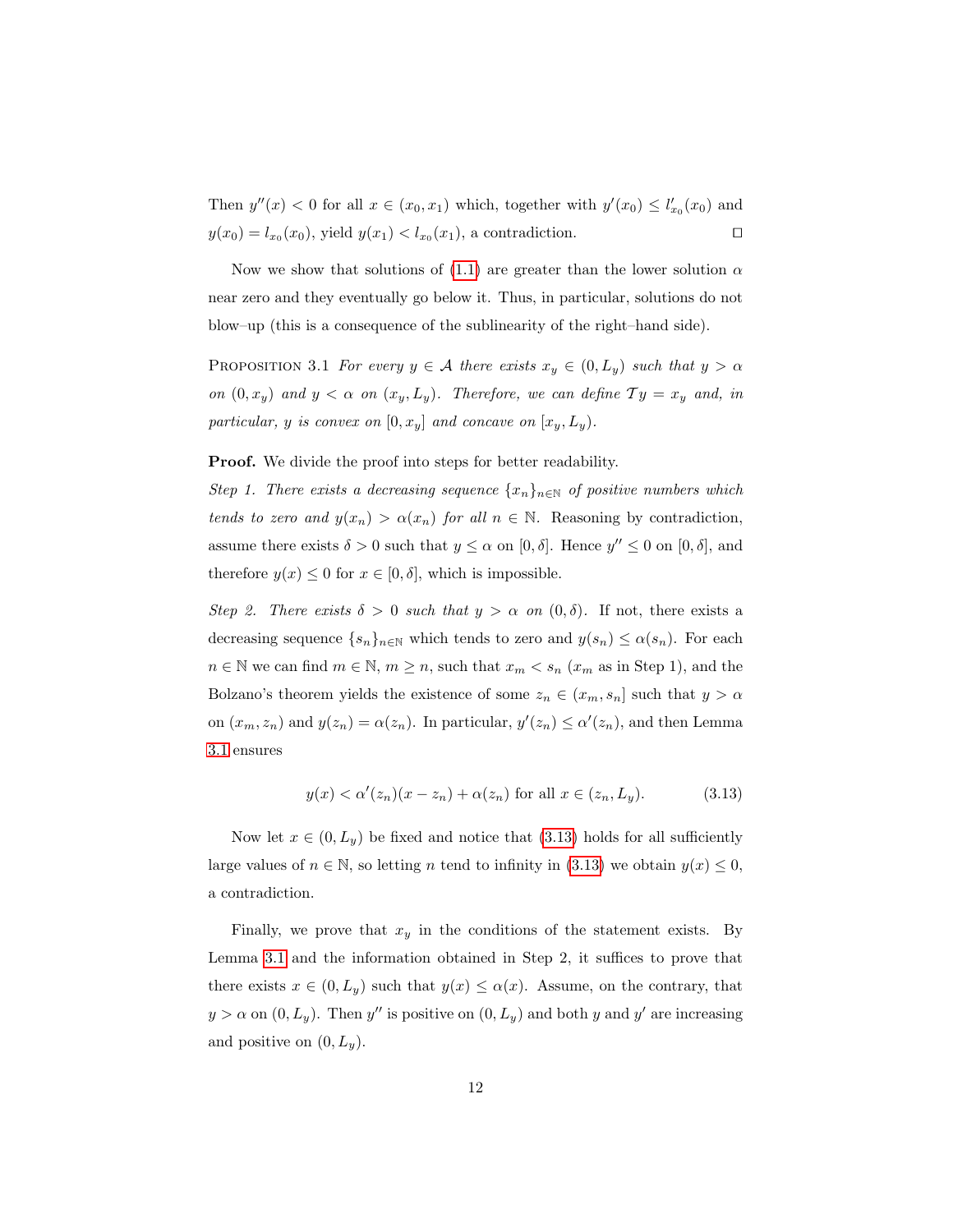Let us prove that  $L_y = +\infty$ . If not, we have two possibilities: either

$$
\lim_{x \to L_y^-} y(x) = y_\infty < +\infty \text{ and } \lim_{x \to L_y^-} y'(x) = +\infty,
$$
\n(3.14)

<span id="page-12-1"></span>or

<span id="page-12-0"></span>
$$
\lim_{x \to L_y^-} y(x) = +\infty, \tag{3.15}
$$

since otherwise the solution can be extended past  $L_y$ .

Next we show that neither  $(3.14)$  nor  $(3.15)$  are possible. First, if  $(3.14)$ holds then for a fixed  $x_0 \in (0, L_y)$  and every  $x \in (x_0, L_y)$  we have

$$
y'(x) = y'(x_0) + \int_{x_0}^x f(s, y(s))ds \le y'(x_0) + \int_{x_0}^{L_y} f(s, y_{\infty})ds,
$$

hence the second identity in [\(3.14\)](#page-12-0) cannot be fulfilled.

Second, we assume that [\(3.15\)](#page-12-1) is satisfied. Let  $x_0 \in (0, L_y)$  be such that  $y(x_0) = 1$  and  $y(x) \ge 1$  for all  $x \in (x_0, L_y)$ , so that

<span id="page-12-2"></span>
$$
y''(x) \le \frac{y(x)}{4x_0^{8/3}} \text{ for all } x \in (x_0, L_y). \tag{3.16}
$$

Multiplying in [\(3.16\)](#page-12-2) by y' and integrating between  $x_0$  and  $x \in (x_0, L_y)$  we arrive at

$$
y'^{2}(x) \leq \frac{1}{4x_{0}^{8/3}}y^{2}(x) - \frac{1}{4x_{0}^{8/3}} + y'^{2}(x_{0})
$$
  
 
$$
\leq \max \left\{\frac{1}{4x_{0}^{8/3}}, y'^{2}(x_{0})\right\}(y^{2}(x) + 1) \leq \max \left\{\frac{1}{4x_{0}^{8/3}}, y'^{2}(x_{0})\right\}2y^{2}(x),
$$

so for  $x \in (x_0, L_y)$  we have

$$
y'(x) \le cy(x) \quad \left(c = \sqrt{2 \max\left\{\frac{1}{4x_0^{8/3}}, y'^2(x_0)\right\}}\right),
$$

which implies that

$$
y(x) \le y(x_0)e^{c(x-x_0)}
$$
 for  $x \in (x_0, L_y)$ ,

a contradiction with [\(3.15\)](#page-12-1). The proof that  $L_y = +\infty$  is complete.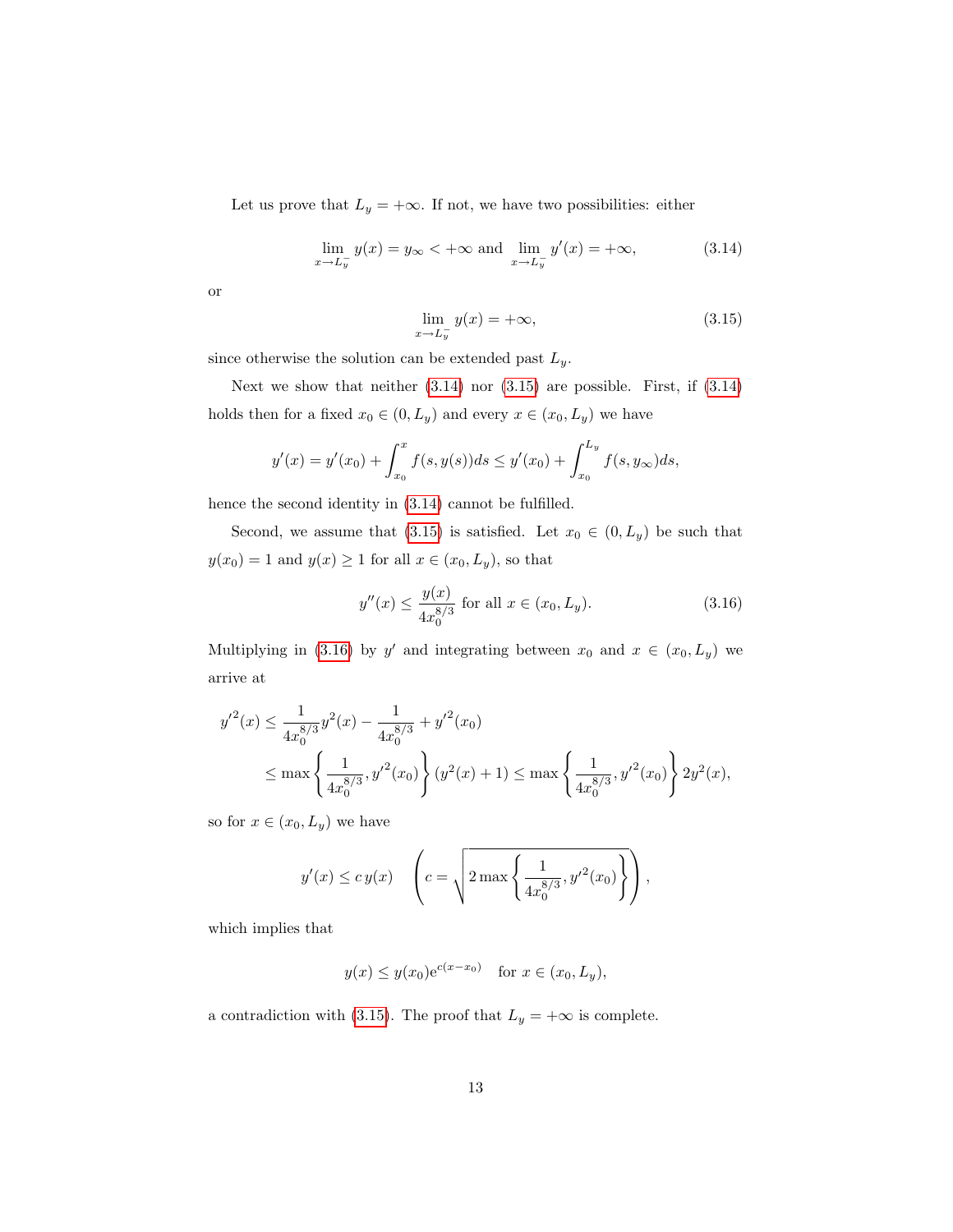Notice that y' cannot be bounded above on  $(0, +\infty)$ , because in that case y would be sublinear and it would eventually go below  $\alpha$ , which has a superlinear growth. Therefore  $y'(x)$  tends to  $+\infty$  as x tends to  $+\infty$ . This enables us to use the L'Hôpital rule in the following computations:

$$
\lim_{x \to +\infty} y''(x)x^{1/2} = \lim_{x \to +\infty} \frac{y^{1/3}(x)}{4x^{13/6}} = \lim_{x \to +\infty} \frac{y'(x)}{26x^{7/6}y^{2/3}(x)}
$$
\n
$$
= \lim_{x \to +\infty} \frac{f(x, y(x))}{\frac{91}{3}x^{1/6}y^{2/3}(x) + \frac{52}{3}x^{7/6}y^{-1/3}(x)y'(x)}
$$
\n
$$
= \lim_{x \to +\infty} \frac{y^{1/3}(x)}{4x^{8/3}(\frac{91}{3}x^{1/6}y^{2/3}(x) + \frac{52}{3}x^{7/6}y^{-1/3}(x)y'(x))}
$$
\n
$$
= \lim_{x \to +\infty} \frac{y^{2/3}(x)}{\frac{364}{3}x^{17/6}y(x) + \frac{208}{3}x^{23/6}y'(x)} = 0,
$$

and thus, once again by virtue of the L'Hôpital rule, we obtain

$$
\lim_{x \to +\infty} \frac{y(x)}{\alpha(x)} = \lim_{x \to +\infty} \frac{y''(x)}{\alpha''(x)} = 0,
$$

a contradiction with  $y > \alpha$  on  $(0, +\infty)$ .

Next we prove that all solutions of  $(1.1)$  go below  $\beta$  near zero.

<span id="page-13-0"></span>PROPOSITION 3.2 If  $y \in A$  then there exists  $\varepsilon_y \in (0, 1/4)$  such that  $y(x)$  $\beta(x) = x^{3/2}$  for  $x \in (0, \varepsilon_y)$ .

**Proof.** First, notice that it is impossible to have  $y \ge \beta$  on  $[0, \varepsilon]$  for some  $\varepsilon > 0$ , because in that case we would have

$$
y''(x) = f(x, y(x)) \ge f(x, \beta(x)) = \frac{1}{12x^{13/6}}
$$
 for all  $x \in (0, \varepsilon]$ ,

so y'' would not be integrable on  $(0, \varepsilon]$ , a contradiction. Therefore, there exists a decreasing sequence  $\{x_n\}_{n\in\mathbb{N}}$  that converges to zero such that  $y(x_n) < \beta(x_n)$ for all  $n \in \mathbb{N}$  and  $x_1 \leq 1/4$ .

Now we use a contradiction argument: suppose that we can find  $s \in (0, x_1)$ such that  $y(s) \ge \beta(s)$ . Let  $n \in \mathbb{N}$  be so large that  $0 < x_n < s < x_1$ . By virtue of the Bolzano's theorem, there exist  $a \in (x_n, s]$  such that  $y < \beta$  on  $(x_n, a)$  and  $y(a) = \beta(a)$ . Notice that  $y'(a) \geq \beta'(a)$  and

$$
y''(a) = f(a, y(a)) = f(a, \beta(a)) > \beta''(a),
$$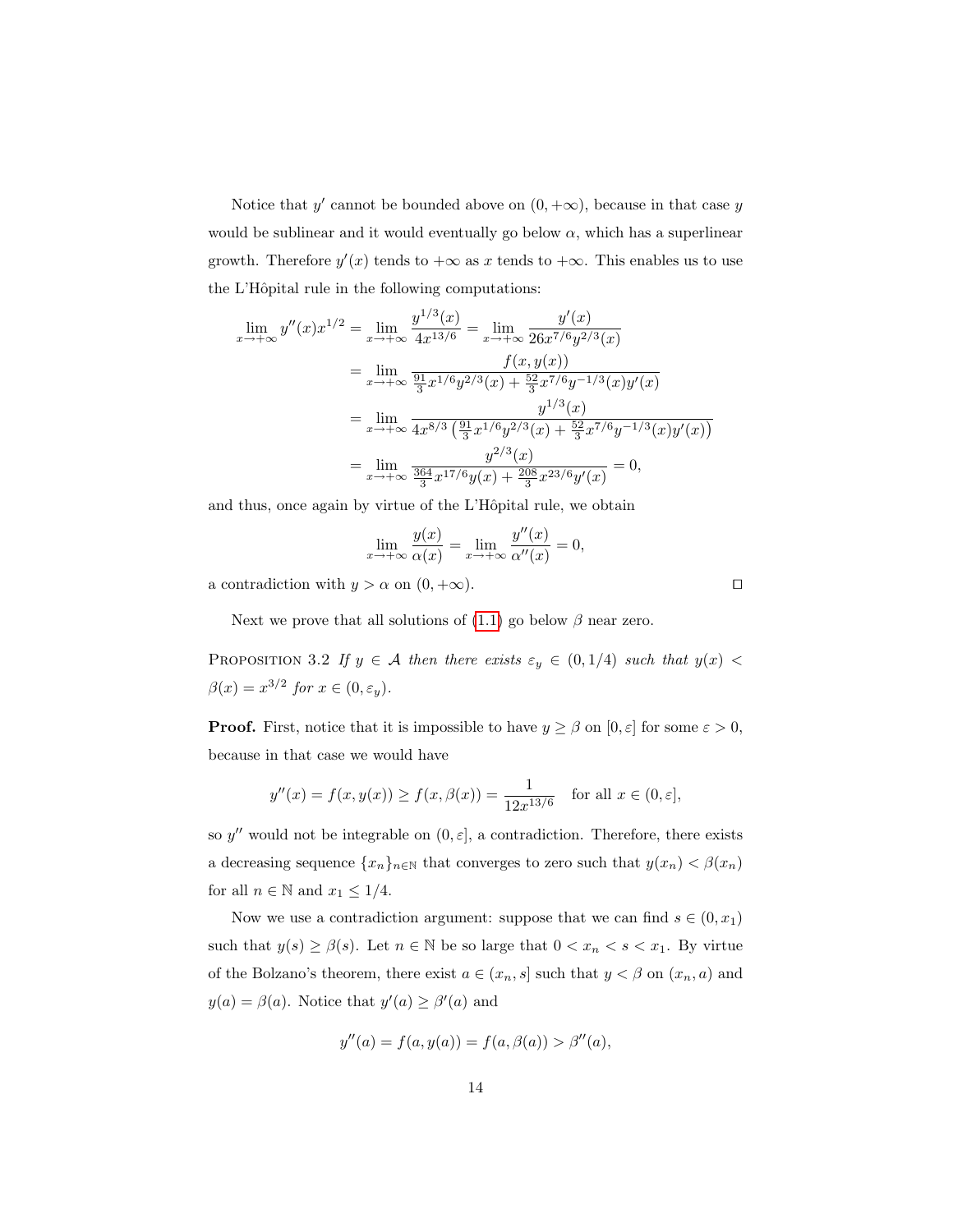hence there exists  $\delta > 0$  such that  $y > \beta$  on  $(a, a + \delta)$ . Moreover, we have  $a < x_1$ , so we can find  $b \in (a, x_1)$  such that

$$
y(x) > \beta(x)
$$
 for all  $x \in (a, b)$  and  $y(b) = \beta(b)$ .

Now for  $x \in (a, b)$  we have

$$
y''(x) = f(x, y(x)) > f(x, \beta(x)) > \beta''(x),
$$

and therefore  $y(b) > \beta(b)$ , a contradiction.

<span id="page-14-1"></span> $\mathcal{T} : \mathcal{A} \to (0,\infty)$  is one–to–one. As a consequence of the following Proposition we deduce that each point in the graph of  $\alpha$  is crossed by, at most, one solution.

PROPOSITION 3.3 Let  $y_1, y_2 \in \mathcal{A}$ . If  $y_1(x_0) \le y_2(x_0)$  for some  $x_0 > 0$  then  $y_1 \leq y_2$  on the intersection of their domains.

**Proof.** Let  $y_i$  ( $i = 1, 2$ ) be two solutions in the conditions of the statement for some  $x_0 > 0$ , and assume that the lemma is not true, i.e., assume that there exists  $x_1 > 0$  such that  $y_1(x_1) > y_2(x_1)$ . Two cases are possible: either  $x_1 < x_0$ or  $x_0 < x_1$ .

If  $x_1 < x_0$  then there exist  $a, b \in \mathbb{R}$  such that  $0 \le a < x_1 < b \le x_0$ ,

$$
y_1 - y_2 > 0
$$
 on  $(a, b)$ , and  $(y_1 - y_2)(a) = 0 = (y_1 - y_2)(b)$ . (3.17)

Since  $f(x, y)$  is increasing with respect to y, we have for  $x \in (a, b)$  that

$$
(y_1 - y_2)''(x) = f(x, y_1(x)) - f(x, y_2(x)) > 0,
$$

so  $y_1 - y_2$  is convex on [a, b], a contradiction with [\(3.17\)](#page-14-0).

If  $x_0 < x_1$  then there exists  $x_2 \in [x_0, x_1)$  such that  $y_1(x_2) = y_2(x_2)$  and  $y_1 > y_2$  on  $(x_2, x_1]$ . Notice that  $y'_1(x_2) = y'_2(x_2)$  implies  $y_1 = y_2$  on  $[x_2, x_2 + \delta]$ for some  $\delta > 0$  by virtue of the Lipschitz theorem, a contradiction with  $y_1 > y_2$ on  $(x_2, x_1]$ , therefore we have  $y_1'(x_2) > y_2'(x_2)$ . Hence we can find  $a \in \mathbb{R}$  such that  $0 \leq a < x_2$  and

$$
y_2 - y_1 > 0
$$
 on  $(a, x_2)$ ,  $(y_2 - y_1)(a) = 0 = (y_2 - y_1)(x_2)$ ,

<span id="page-14-0"></span>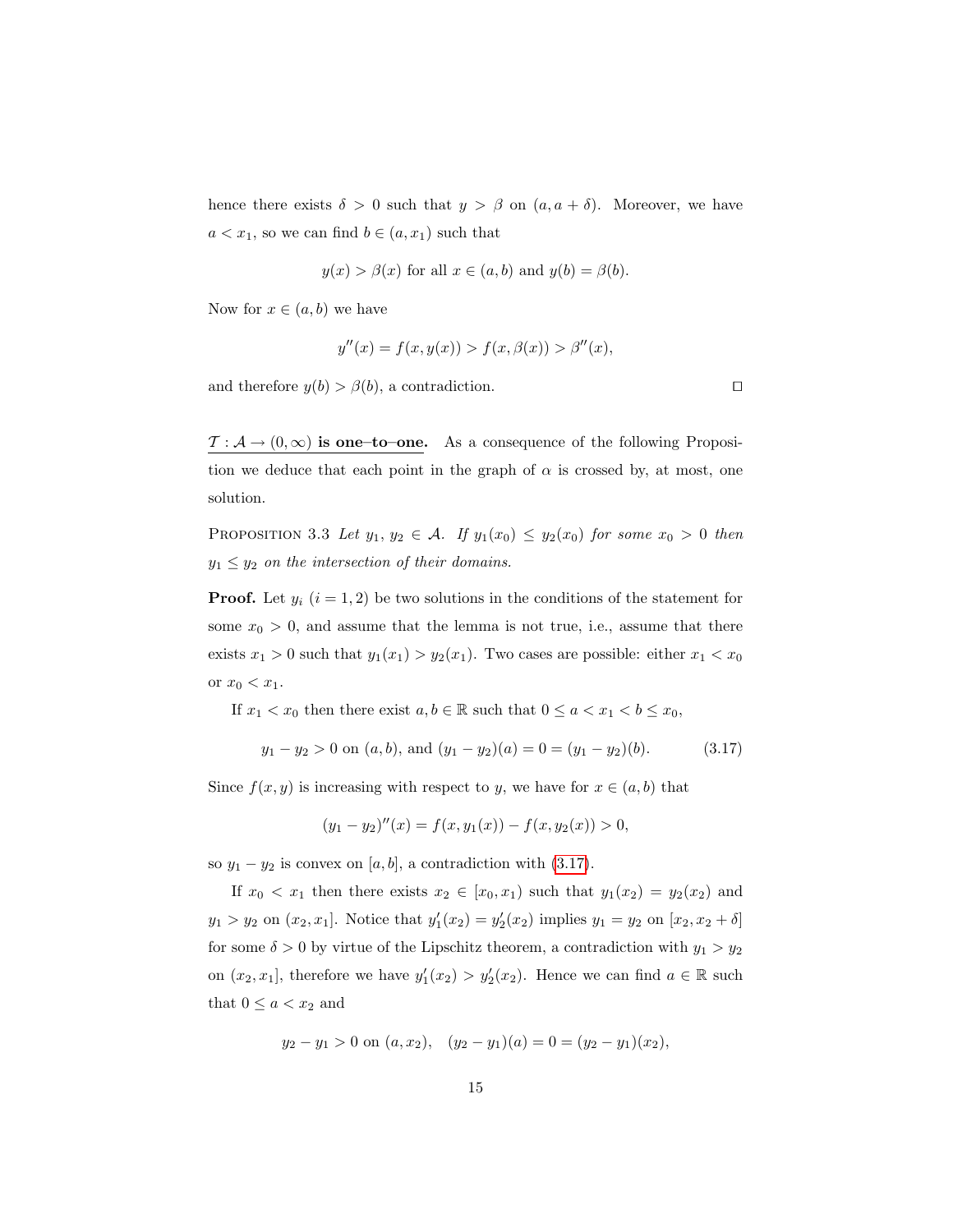a contradiction with  $(y_2 - y_1)'' > 0$  on  $(a, x_2)$ .

 $\mathcal{T}: \mathcal{A} \to (0,\infty)$  is surjective. Now we prove that every point in the graph of  $\alpha$  is actually crossed by one solution of [\(1.1\)](#page-1-0).

<span id="page-15-0"></span>PROPOSITION 3.4 For each  $x_0 > 0$  there exists  $y \in A$  such that  $y(x_0) = \alpha(x_0)$ .

**Proof.** We define the set S of all those  $s > 0$  such that there is  $y_s$  a solution to [\(1.1\)](#page-1-0) satisfying  $y_s(s) = \alpha(s)$ . Notice that at least  $(0, 1/4] \subset S$ , as we deduce by means of Theorem [2.2,](#page-5-0) the lower solution  $\alpha$  and the upper solution  $\beta$  on each interval [0, s],  $s \in (0, 1/4]$ .

Next we prove that  $S$  is an open interval.

First, we show that S is connected. Let  $s_i \in S$ ,  $i = 1, 2$ , be such that  $s_1 < s_2$ ; we are going to prove that  $[s_1, s_2] \subset S$ . To do so, we fix an arbitrary  $s \in (s_1, s_2)$  and we take  $y_2$ , a solution of  $(1.1)$  such that  $y_2(s_2) = \alpha(s_2)$ . Plainly,  $\alpha$  and  $y_2$  are, respectively, lower and upper solutions of [\(1.1\)](#page-1-0) on [0, s]. Moreover, Proposition [3.1](#page-11-1) guarantees that  $y_2 \ge \alpha$  on [0, s], so Theorem [2.2](#page-5-0) ensures the existence of a solution of [\(1.1\)](#page-1-0), say  $y = y(x)$ , such that  $\alpha \le y \le y_2$  on  $[0, s]$  and  $y(s) = \alpha(s)$ . Hence  $s \in \mathcal{S}$ .

Second, we show that S is open. Let  $s_0 \in S$  be fixed, and let  $y_0 : [0, s_0 + \delta] \to$  $\mathbb{R}$  ( $\delta > 0$ ) be the solution of [\(1.1\)](#page-1-0) such that  $y_0(s_0) = \alpha(s_0)$ . Proposition [3.2](#page-13-0) ensures that we can find  $\varepsilon_0 \in (0, 1/4)$  such that

$$
y_0(x) < \beta(x)
$$
 for all  $x \in (0, \varepsilon_0)$ ,

which implies that  $y'_0(x_0) < \beta'(x_0)$  for some  $x_0 \in (0, \varepsilon)$ . Now we define a function

$$
\hat{\beta}(x) = \begin{cases}\n\beta(x) & \text{if } 0 \le x \le x_0, \\
y_0(x) + \beta(x_0) - y_0(x_0) & \text{if } x_0 < x \le s_0 + \delta,\n\end{cases}
$$

which is an upper solution of [\(1.1\)](#page-1-0) on  $[0, s_0 + \delta]$  because  $\hat{\beta} > y_0$ , so for  $x \in$  $(x_0, s_0 + \delta]$  we have

$$
\hat{\beta}''(x) = y_0''(x) = f(x, y_0(x)) < f(x, \hat{\beta}(x)),
$$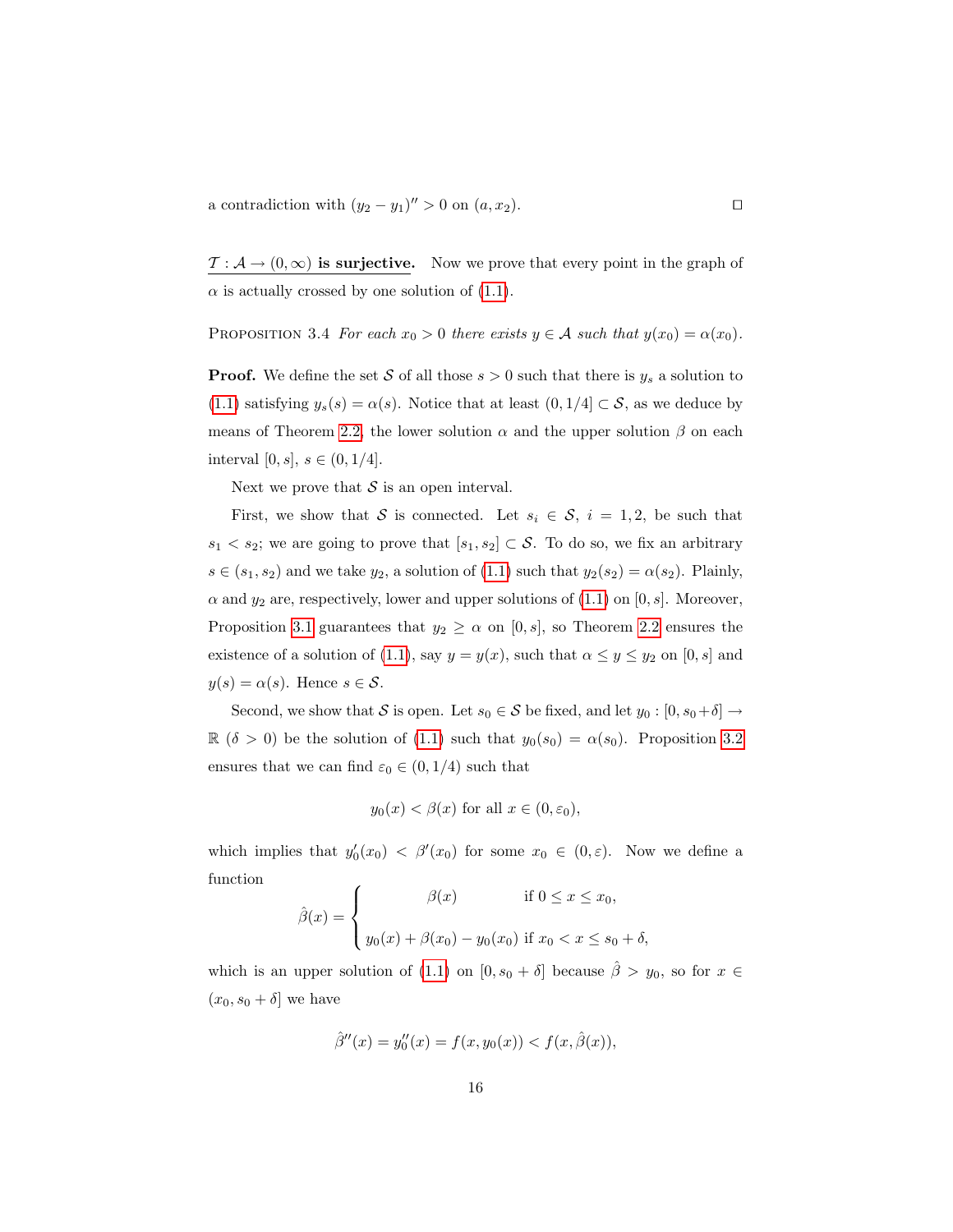and  $\hat{\beta}'_-(x_0) = \beta'(x_0) > y'_0(x_0) = \hat{\beta}'_+(x_0)$ .

Now Theorem [2.2,](#page-5-0) the lower solution  $\alpha$  and the upper solution  $\hat{\beta}$  on  $[0, s_0+\hat{\delta}],$ where  $\hat{\delta} \in (0, \delta)$  is chosen so that  $\hat{\beta}(s_0+\hat{\delta}) \geq \alpha(s_0+\hat{\delta}),$  imply that  $(0, s_0+\hat{\delta}] \subset \mathcal{S}$ , so  $s_0$  is an interior point of S. Since  $x_0$  was arbitrarily fixed, we conclude that  $S$  is open. Therefore,  $S$  is an open interval because it is open and connected, so there exists  $s_{\infty} \in (0, +\infty]$  such that  $\mathcal{S} = (0, s_{\infty})$  and then it only remains to prove that  $s_{\infty} = +\infty$ .

Assume that  $s_{\infty} < +\infty$ , let  $\{s_n\}_{n\in\mathbb{N}}$  be an increasing sequence of positive real numbers which converges to  $s_{\infty}$  and let  $\{y_n\}_{n\in\mathbb{N}}$  be a sequence of solutions of [\(1.1\)](#page-1-0) such that  $y(s_n) = \alpha(s_n)$  for all  $n \in \mathbb{N}$ . In order to deal only with positive derivatives, we redefine  $y_n$  to be  $\alpha$  on  $[s_n, s_\infty]$ .

Now for all  $n \in \mathbb{N}$  and all  $x \in [0, s_{\infty}], x \neq s_n$ , we have  $0 \leq y'_n(x) \leq \alpha'(s_{\infty}) =$ : C, and then, up to a subsequence,  $\{y_n\}_{n\in\mathbb{N}}$  converges uniformly on  $[0, s_{\infty}]$  to some continuous function  $y_{\infty} : [0, s_{\infty}] \to [0, +\infty)$ .

Notice that  $y_n \leq y_{n+1}$  on  $[0, s_{\infty}]$  for all  $n \in \mathbb{N}$ , as one can deduce by means of the ideas in the proof of Proposition [3.3,](#page-14-1) and thus the monotone convergence theorem ensures for all  $x \in [0, s_{\infty})$  that

$$
C \geq \lim_{n \to \infty} y'_n(x) = \lim_{n \to \infty} \int_0^x f(r, y_n(r)) dr = \int_0^x f(r, y_\infty(r)) dr.
$$

In particular, the composition  $f(\cdot, y_{\infty}(\cdot)) \in L^1(0, s_{\infty}).$ 

The dominated convergence theorem yields for  $x \in [0, s_{\infty})$  that

$$
y_{\infty}(x) = \lim_{n \to \infty} y_n(x) = \lim_{n \to \infty} \int_0^x y'_n(s)ds = \int_0^x \int_0^s f(r, y_{\infty}(r)) dr ds,
$$

so  $y_{\infty}$  is a solution of [\(1.1\)](#page-1-0) such that  $y_{\infty}(s_{\infty}) = \alpha(s_{\infty})$ . This means that  $s_{\infty} \in S$ , so  $S$  is not open, a contradiction.

### 3.2.2 Proof of Theorem [3.3](#page-9-1)

Since solutions are (strictly) concave when their graphs go below that of  $\alpha$ , we only have two possibilities for  $y \in A$  with  $Ty = x_y$ : either  $y' > 0$  on  $[x_y, L_y)$ , which implies that  $L_y = +\infty$ , or y' vanishes at some point in  $(x_y, L_y)$ , which implies that y tends to zero as x tends to  $L_y < +\infty$ .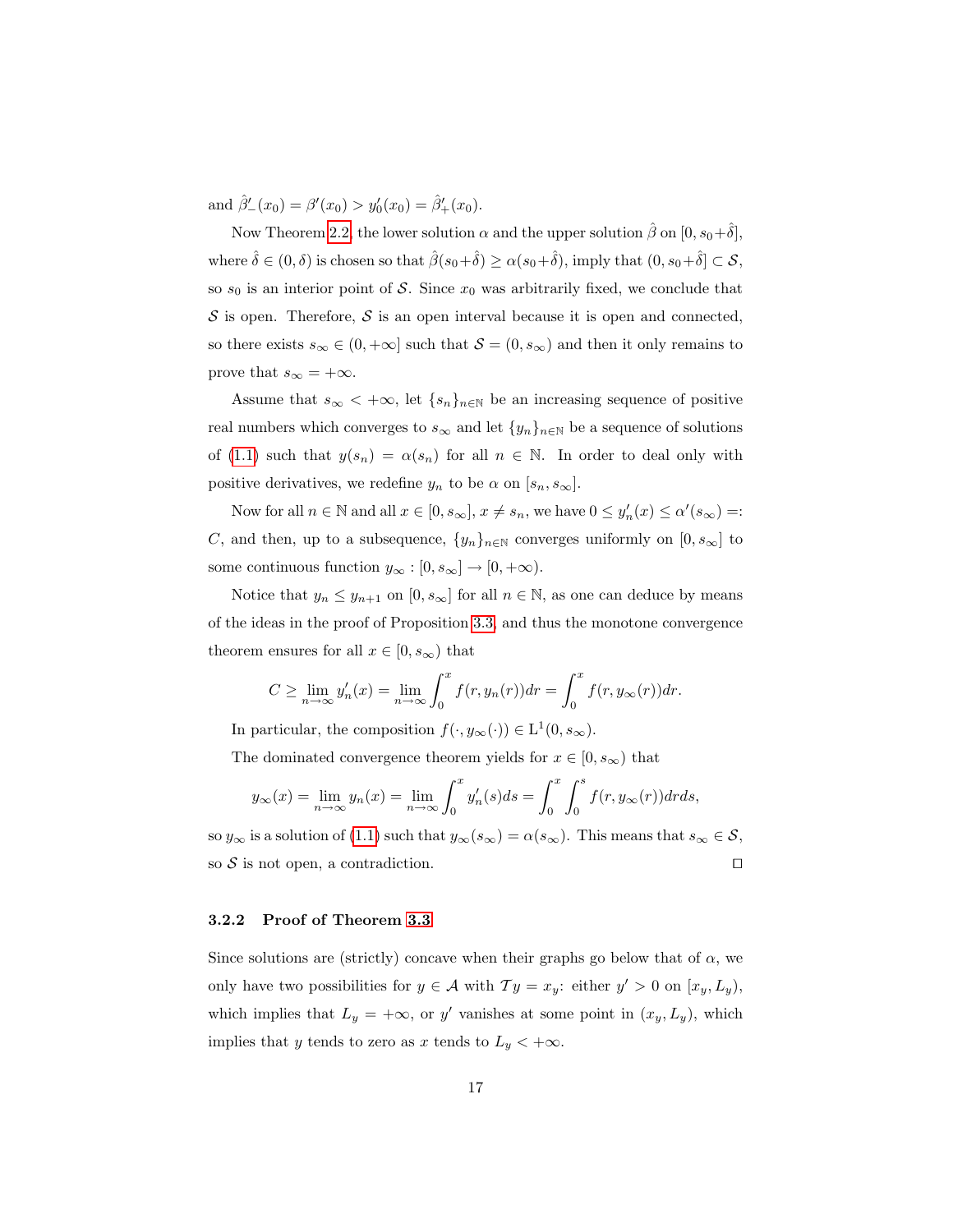We start proving the following claim.

*Claim 1– There exists*  $x_0 \in (0,1)$  such that if  $y \in A$  with  $Ty = x_0$  then

$$
L_y < +\infty \text{ and } \lim_{x \to L_y^-} y(x) = 0.
$$

Assume that the claim is false, i.e., for every  $x_0 \in (0,1)$  the solution y of [\(1.1\)](#page-1-0) such that  $y(x_0) = \alpha(x_0)$  is defined on  $[0, +\infty)$ .

By Lemma [3.1,](#page-10-1) we have

$$
y(x) < l_{x_0}(x) < \alpha(1) = (2/3)^{3/2}
$$
 for  $x \in (1, x_1)$ ,

where  $x_1 > 1$  solves  $l_{x_0}(x_1) = \alpha(1)$ . In particular,  $x_1$  depends linearly on  $x_0$ and  $x_1$  tends to  $+\infty$  as  $x_0$  tends to zero.

We compute

$$
y'(x_1) = y'(1) + \int_1^{x_1} f(s, y(s))ds \le y'(x_0) + \int_1^{x_1} f(s, \alpha(1))ds
$$
  
 
$$
\le \alpha'(x_0) - \frac{1}{10} \sqrt{\frac{3}{2}} \frac{1}{x_1^{5/3}} + \frac{1}{4} \sqrt{\frac{3}{2}} \frac{1}{x_1^{2/3}} - \frac{3}{20} \sqrt{\frac{3}{2}} =: g(x_0).
$$

Notice that

$$
\lim_{x_0 \to 0^+} g(x_0) = -\frac{3}{20} \sqrt{\frac{3}{2}} < 0,
$$

so there exists  $\delta \in (0,1)$  such that  $g(x_0) < 0$  provided that  $x_0 \in (0,\delta)$ , and therefore, the corresponding solution y has negative derivative at  $x_1$ . Since y is concave on the right of  $x_0$ , we conclude that y is defined on some finite interval  $[0, L_y)$  and tends to zero as x tends to  $L_y$ , a contradiction. The claim is proven.

Next we show that solutions defined on the whole of  $[0, +\infty)$  exist: Claim 2– There exists  $x_0 > 1$  such that if  $y \in A$  and  $Ty = x_0$  then  $L_y = +\infty$ .

First, we extend linearly the definition of the upper solution  $\beta(x) = x^{3/2}$ ,  $x \in [0, 1/4]$ , as follows: let  $\hat{\beta} = \beta$  on  $[0, 1/4]$  and for  $x \ge 1/4$  define

$$
\hat{\beta}(x) = \frac{3}{4}c\left(x - \frac{1}{4}\right) + \frac{1}{8}
$$
 where  $c < 1$ .

According to Definition [2.1,](#page-3-1)  $\hat{\beta}$  is an upper solution on the interval  $[0, x_0]$ , where  $\hat{\beta}(x_0) = \alpha(x_0).$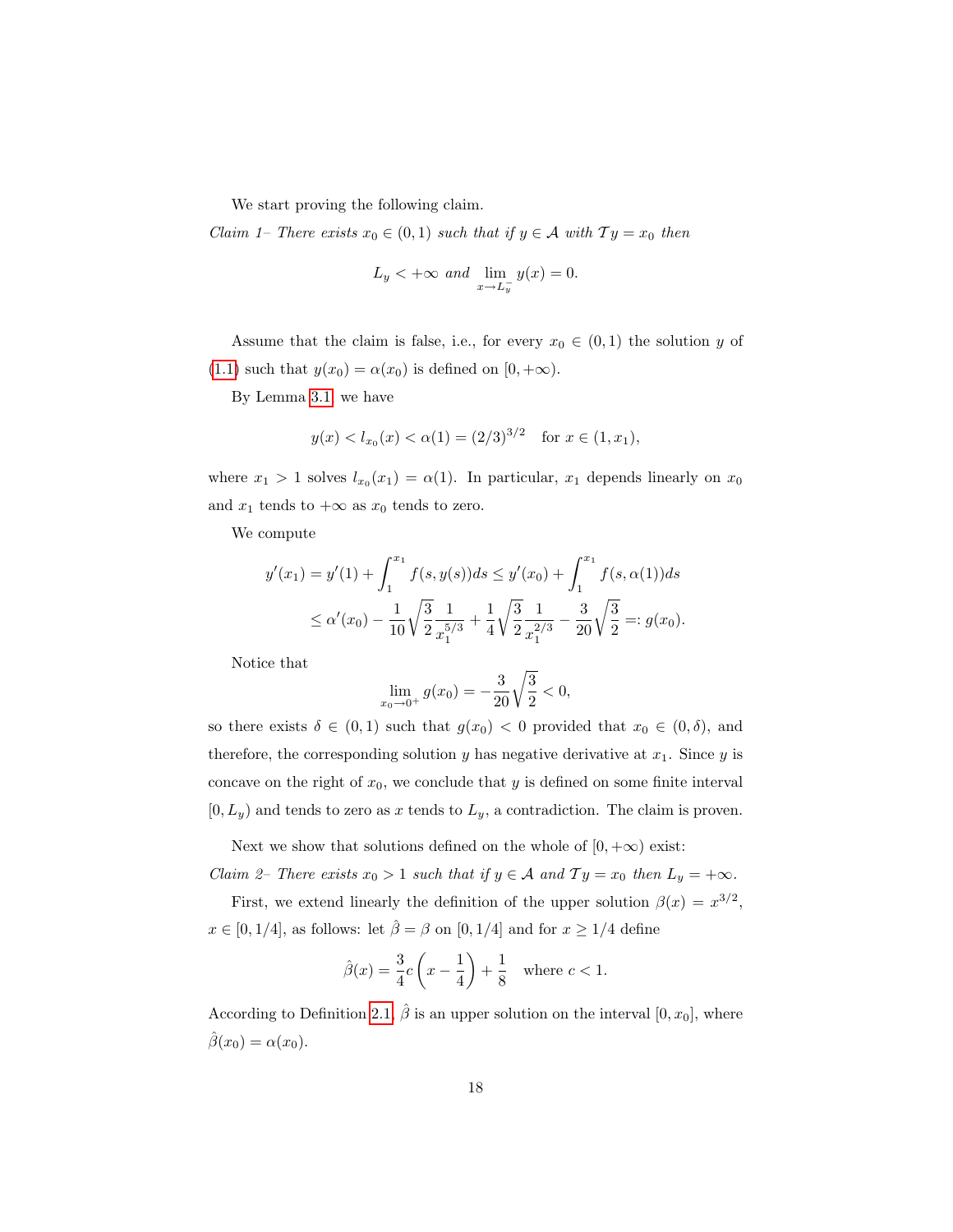Notice that  $11/16 > (2/3)^{3/2}$ , so for  $c < 1$  sufficiently close to 1 we have

$$
\hat{\beta}(1) = \frac{11c}{16} > \left(\frac{2}{3}\right)^{3/2} = \alpha(1).
$$

This choice of c implies that  $x_0 > 1$  and that  $\hat{\beta}(x_0) > \alpha(1)$ .

By virtue of Theorem [2.2,](#page-5-0) with the lower solution  $\alpha$  and the upper solution  $\hat{\beta}$ on  $[0, x_0]$ , we conclude that there exists a solution of Problem  $(1.1), y : [0, L_y) \rightarrow$  $(1.1), y : [0, L_y) \rightarrow$ R with  $L_y > x_0$ , and such that

$$
\alpha < y < \hat{\beta} \quad \text{on } (0, x_0) \text{ and } \alpha(x_0) = y(x_0) = \hat{\beta}(x_0).
$$

In particular,  $y'(x_0) \ge \hat{\beta}'(x_0) = \beta'(1/4) = 3c/4$  and  $y(x) > \alpha(1)$  on  $(x_0, x_0 + \varepsilon)$ for some  $\varepsilon > 0$ .

We are going to prove that  $y > \alpha(1)$  on  $(x_0, L_y)$ , which yields  $L_y = \infty$ , since otherwise the solution y could be extended on the right of  $L_y$ .

Suppose, on the contrary, that there exists  $x_1 > x_0$  such that  $y(x) > \alpha(1)$ for all  $x \in [x_0, x_1)$  and  $y(x_1) = \alpha(1)$ . We then have for  $x \in (x_0, x_1)$ 

$$
y''(x) = f(x, y(x)) > f(x, \alpha(1)) = \frac{1}{2\sqrt{6x^{8/3}}} - \frac{1}{2\sqrt{6x^{5/3}}},
$$

whence

$$
y'(x) > y'(x_0) + \frac{1}{2\sqrt{6}} \left( \int_{x_0}^x s^{-8/3} ds - \int_{x_0}^x s^{-5/3} ds \right)
$$
  
=  $\frac{3c}{4} + \frac{1}{2\sqrt{6}} \left( -\frac{3}{5} x^{-5/3} + \frac{3}{5} x_0^{-5/3} + \frac{3}{2} x^{-2/3} - \frac{3}{2} x_0^{-2/3} \right)$   
>  $\frac{1}{2\sqrt{6}} \left( \frac{3}{2} - \frac{3}{5} \right) x^{-5/3} + \frac{3c}{4} - \frac{3}{4\sqrt{6}} > 0$ , if  $c$  is close to 1.

Therefore y is increasing on  $(x_0, x_1)$ , a contradiction with  $y(x_1) = \alpha(1)$  $y(x_0)$ . Claim 2 is proven.

Now we define  $S$  as the set of all those real numbers  $s > 0$  such that  $Ty = s$ implies  $L_y < +\infty$  and y tends to zero as x tends to  $L_y$ . Claim 1 shows that S is not empty.

Next we prove that  $s_0 = \sup S$  exists and satisfies all the properties in the statement. We divide the proof into three steps for better readability.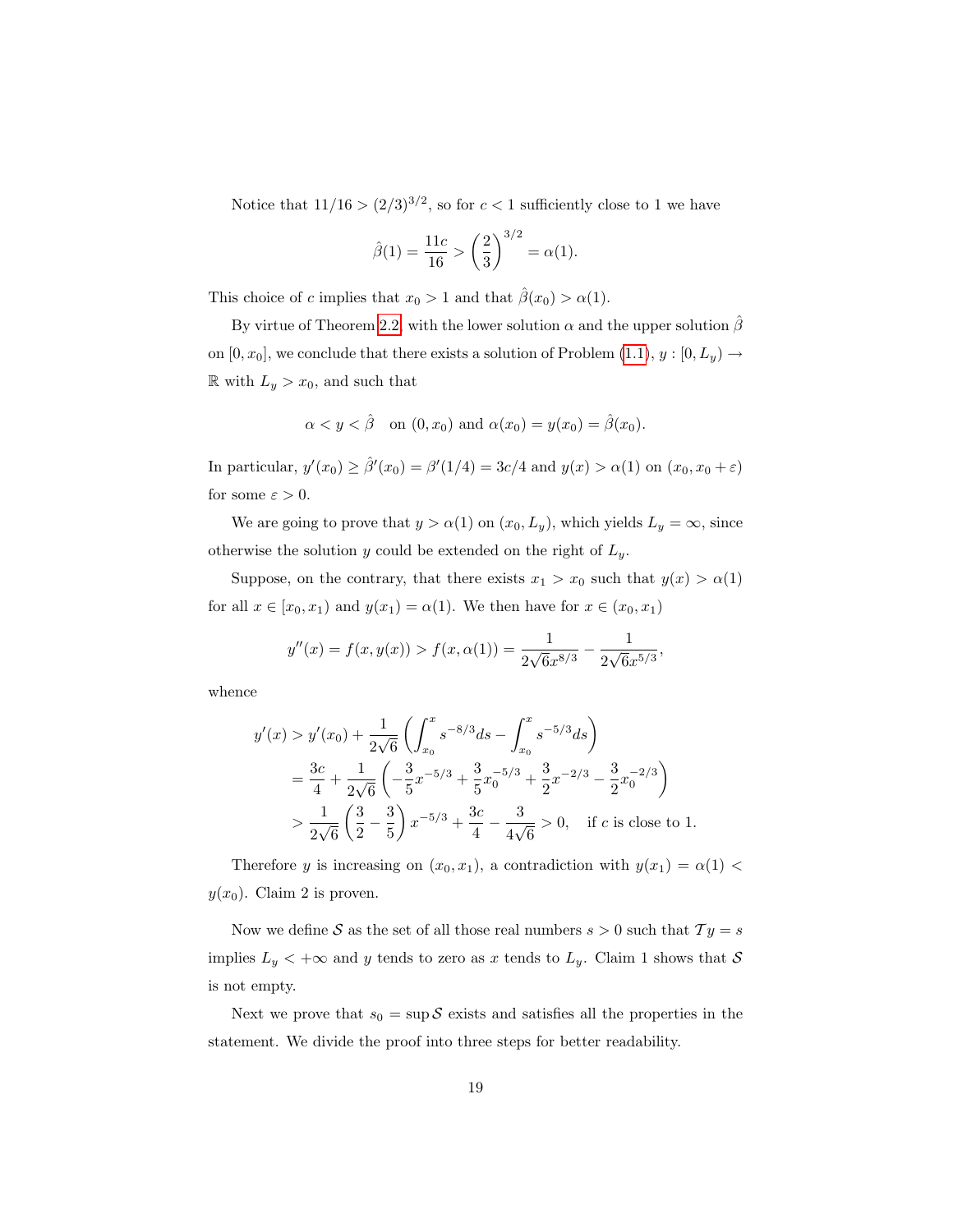Step 1– S is bounded above. Let  $x_0 > 1$  be as in Claim 2 and let  $y_0$  be the solution of [\(1.1\)](#page-1-0) which fulfills  $y_0(x_0) = \alpha(x_0)$ . We are going to prove that  $x_0$  is an upper bound for S. Reasoning by contradiction, assume that there exists  $s \in S$  such that  $s > x_0$ , and let  $y \in A$  such that  $Ty = s$ . Since  $y(x_0) > \alpha(x_0) = y_0(x_0)$ , Proposition [3.3](#page-14-1) yields  $y > y_0 > 0$  on  $[0, L_y)$ , hence

$$
\lim_{x \to L_y^-} y_0(x) = 0,
$$

and  $y_0''$  does not exist at  $L_y$ , a contradiction.

Step 2– If  $y \in A$  and  $Ty = s < s_0$  then  $s \in S$ , i.e.,

$$
L_y < +\infty \quad and \quad \lim_{x \to L_y^-} y(x) = 0.
$$

Let  $y \in A$  be such that  $Ty = s$  for some  $s < s_0$ , and fix  $s^* \in S$ ,  $s^* > s$ . Let  $y^*: [0, L_{y^*}] \to \mathbb{R}$  be the solution of [\(1.1\)](#page-1-0) such that  $y^*(s^*) = \alpha(s^*)$ . We have  $y^*(s) > \alpha(s) = y(s)$  so Proposition [3.3](#page-14-1) ensures  $y^* \geq y$  on the intersection of their domains, hence  $L_y \leq L_{y^*}$  and

$$
\lim_{x \to L_y^-} y(x) = 0,
$$

since otherwise we would have

$$
\lim_{x \to L_{y^*-}} y(x) = 0,
$$

and  $y''$  would not exist at  $L_{y^*}$ .

Step 3– If  $y \in A$  and  $Ty = s \geq s_0$  then  $L_y = +\infty$ . The result is an immediate consequence of the definition of supremum in case  $s > s_0$ . Now we focus our attention in the case  $s = s_0$ .

Reasoning by contradiction once again, we assume that  $Ty = s_0$  and  $L_y <$  $+\infty$ . We construct an upper solution above y as in the proof of Proposition [3.4:](#page-15-0) there exists  $\delta \in (0, 1/4)$  such that the function

$$
\hat{\beta}(x) = \begin{cases}\n\beta(x) & \text{if } 0 \le x \le \delta, \\
y(x) + \beta(\delta) - y(\delta) & \text{if } \delta < x < L_y,\n\end{cases}
$$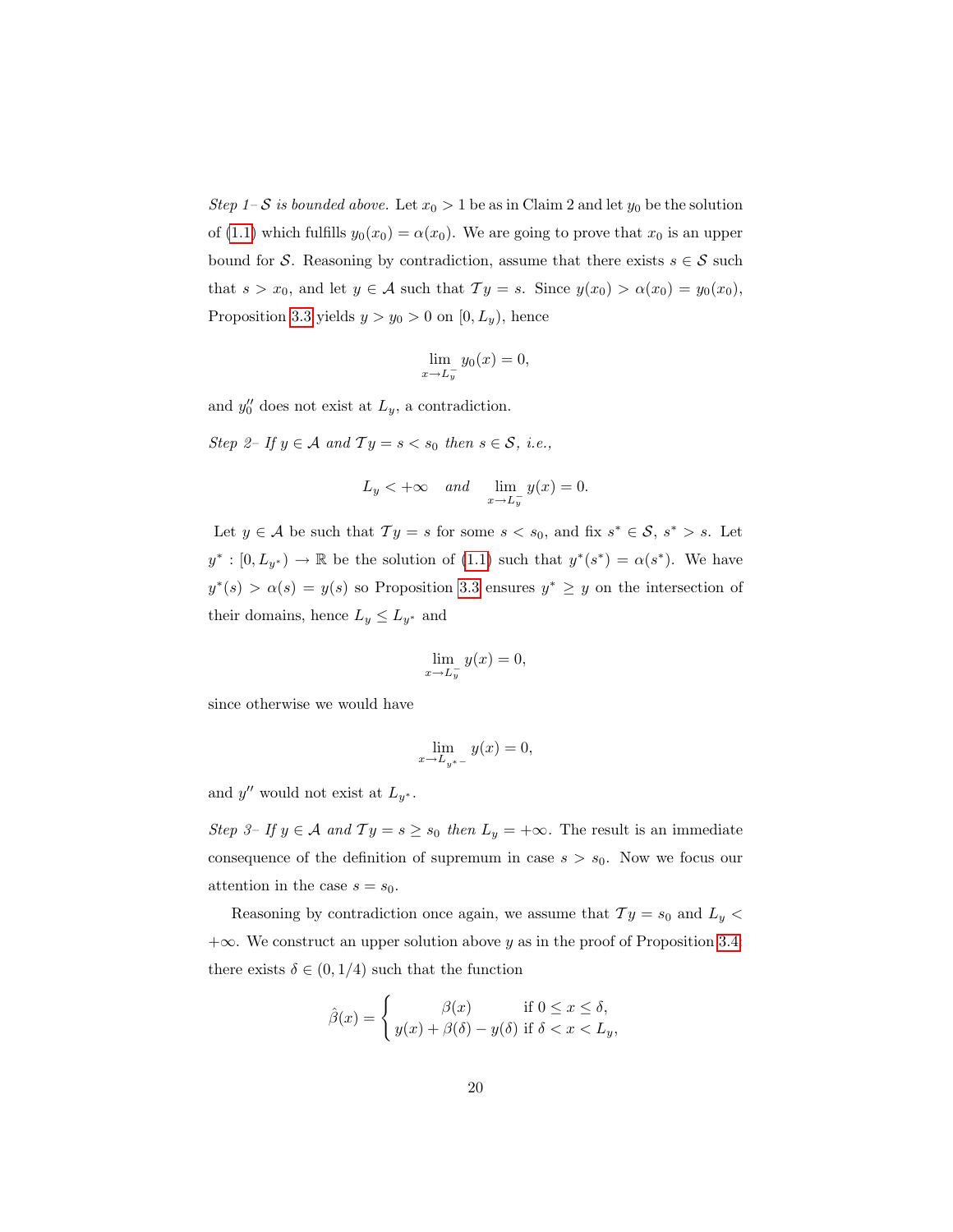is an upper solution of [\(1.1\)](#page-1-0) on  $[0, L_y)$  with  $\hat{\beta}'_{-}(\delta) > \hat{\beta}'_{+}(\delta)$ . We use Theorem [2.2](#page-5-0) with this upper solution and the lower solution  $y$  to deduce the existence of a solution  $\hat{y} > y$  on  $(0, L_y)$  such that  $\hat{y}(L_y) < y(s_0)$ . Since  $y(s_0) < \hat{y}(s_0)$ , we deduce that  $\hat{y}'$  is negative near  $L_y$ , so  $\hat{y}$  cannot be extended to  $[0, +\infty)$ . Moreover,  $\hat{y}(r) = \alpha(r)$  for some  $r > s_0$ , hence  $r \in S$  and  $r > s_0$ , a contradiction.

Acknowledgements. We are very grateful to professor Cedric Deffayet for contacting us and bringing Problem [\(1.1\)](#page-1-0) to our attention, for his explanations about the origin of the problem and for his interest in our results.

## <span id="page-20-0"></span>References

- [1] A. Adje, Sur et sous solutions généralisées et problèmes aux limites du second ordre, *Bull. Soc. Mat. Belgique* **B 42** (1990), 347-368.
- <span id="page-20-5"></span>[2] R. P. Agarwal, Ch. G. Philos and P. Ch. Tsamatos, Global solutions of a singular initial value problem to second order nonlinear delay differential equations, Math. Comput. Modelling 43 (2006), 854–869.
- <span id="page-20-1"></span>[3] R. P. Agarwal and D. O'Regan, Second–order initial value problems of singular type, J. Math. Anal. Appl. 229 (1999), 441–451.
- <span id="page-20-2"></span>[4] R. P. Agarwal and D. O'Regan, Singular Differential and Integral Equations with Applications, Kluwer Academic Publishers, 2003.
- <span id="page-20-3"></span>[5] R. P. Agarwal, D. O'Regan and P. J. Y. Wong, Positive solutions of differential, difference and integral equations, Kluwer Academic Publishers, 1999.
- <span id="page-20-4"></span>[6] D. C. Biles, J. A. Cid and R. L. Pouso, Initial value problems for singular ´ and nonsmooth second order differential inclusions, Math. Nachr. 208 (2007), 1335–1343.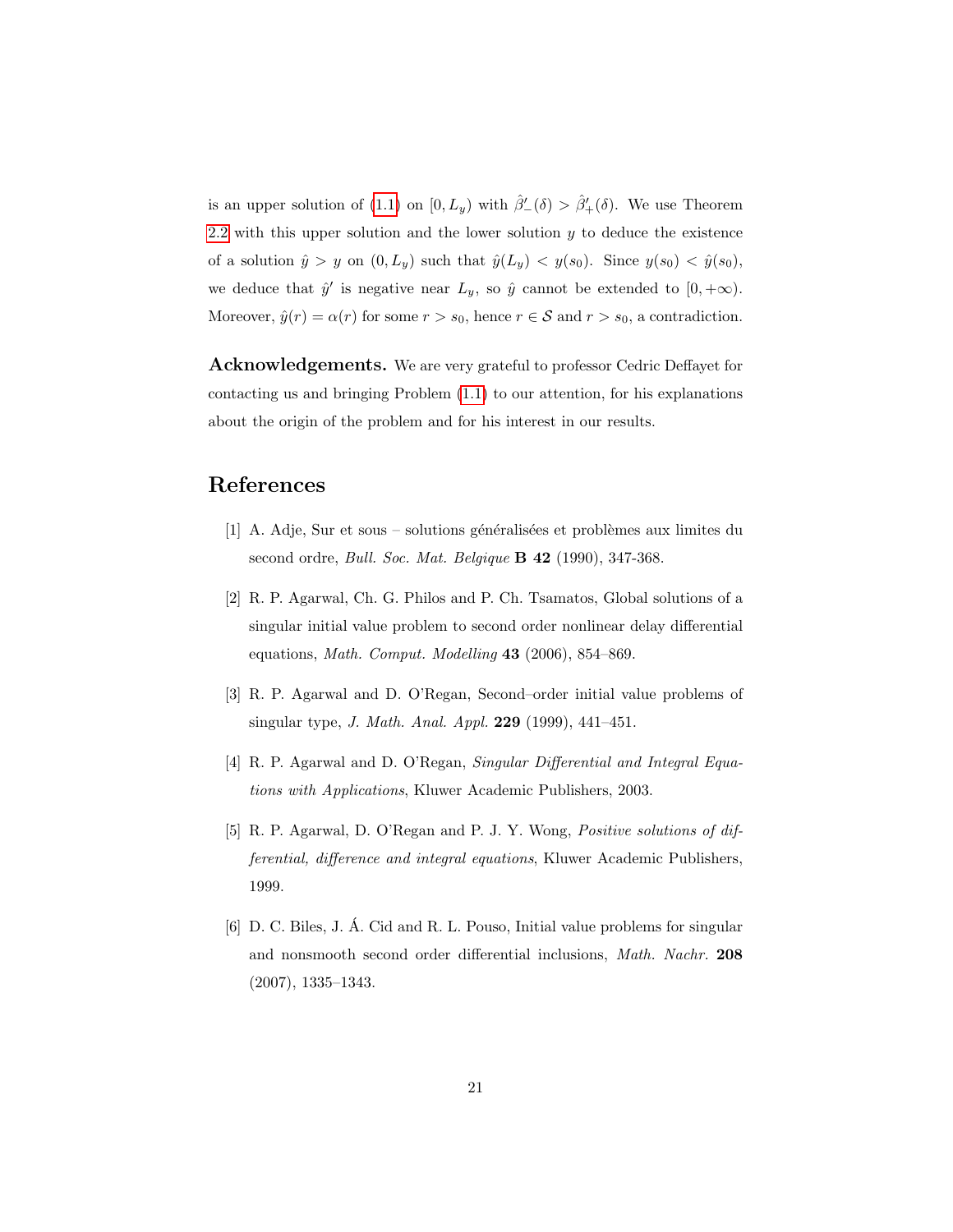- <span id="page-21-0"></span>[7] E. Babichev, C. Deffayet and R. Ziour, The Vainshtein mechanism in the decoupling limit of massive gravity, J. High Energy Phys. 05 (2009), 098, 50 pp.
- <span id="page-21-7"></span>[8] C. De Coster and P. Habets, Two–point boundary value problems: lower and upper solutions, Mathematics in Science and Engineering, 205, Elsevier B. V., Amsterdam, 2006.
- <span id="page-21-1"></span>[9] M. Frigon and D. O'Regan, Existence results for some initial and boundary value problems without growth restriction, Proc. Amer. Math. Soc. 123 (1995), 207–216.
- <span id="page-21-6"></span>[10] S. Heikkilä and S. Seikkala, On singular, functional, nonsmooth and implicit phi–Laplacian initial and boundary value problems, J. Math. Anal. Appl. **308** (2005), 515–531.
- <span id="page-21-8"></span>[11] G. Herzog and R. Lemmert, Enclosing solutions of second order equations, Ann. Polon. Math. 85 (2005), 91–98.
- <span id="page-21-2"></span>[12] F. A. Howes, Singularly perturbed boundary value problems with angular limiting solutions, Trans. Amer. Math. Soc. 241 (1978), 155–182.
- <span id="page-21-3"></span>[13] I. T. Kiguradze, Some singular boundary value problems for second order nonlinear ordinary differential equations (Russian), Differentsial'nye Uravneniya 4 (1968), 1753–1773.
- <span id="page-21-9"></span>[14] R. Lemmert, Über Gewöhnliche Differentialungleichungen Zweiter Ordnung, Proc. Amer. Math. Soc. 83 (1981), 720–724.
- <span id="page-21-4"></span>[15] L. A. Lepin, On the concepts of lower and upper functions (Russian), Differentsial'nye Uravneniya 16 (1980), 1750–1759. English translation: Differential Equations 16 (1981), 1133–1139.
- <span id="page-21-5"></span>[16] A. Ja. Lepin and F. Zh. Sadyrbaev, The upper and lower functions method for second order systems (English summary), Z. Anal. Anwendungen 20 (2001), 739–753.